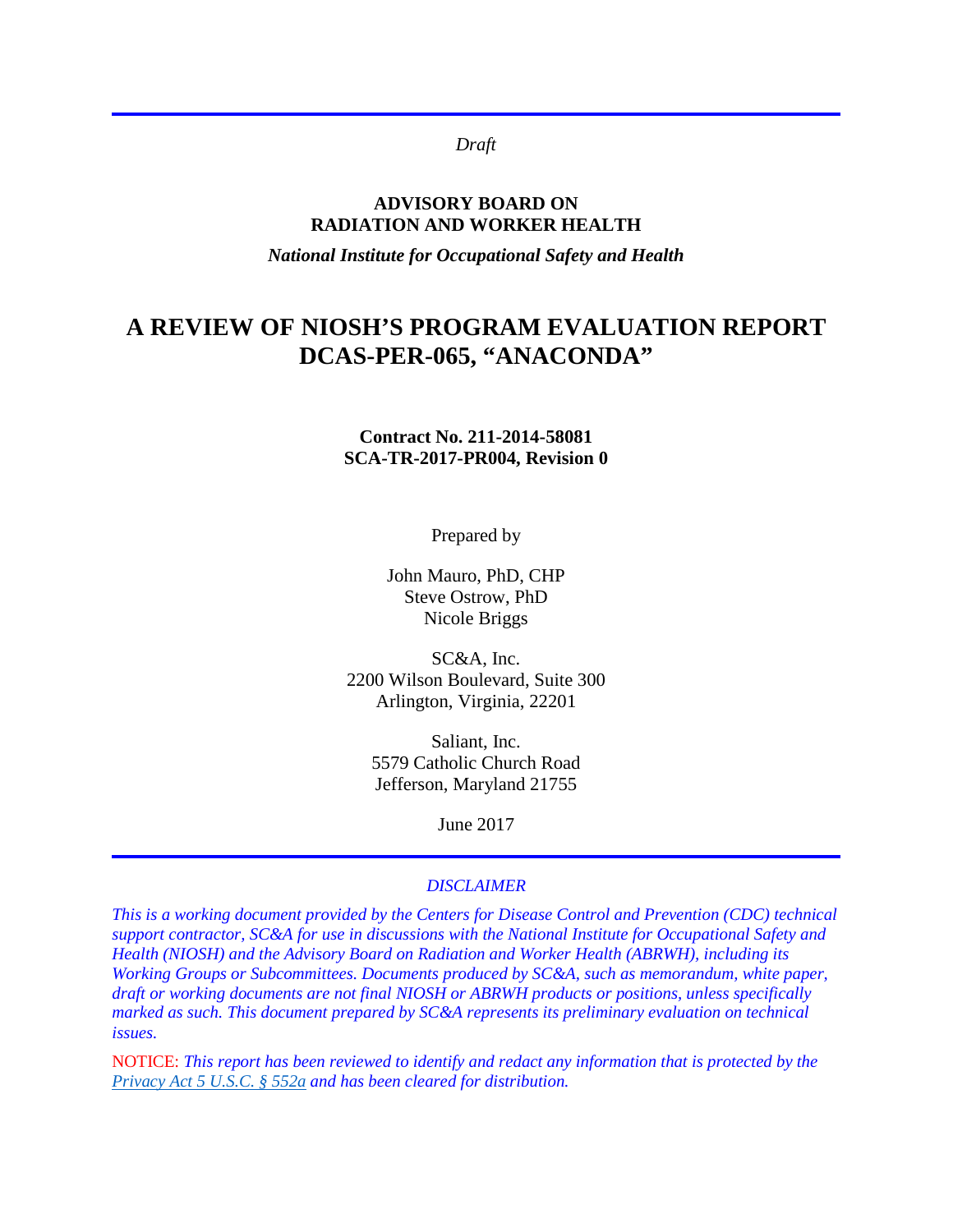| <b>Effective Date:</b> | <b>Revision No.</b> | <b>Document No./Description:</b> | Page No. |
|------------------------|---------------------|----------------------------------|----------|
| 6/15/2016              | (Draft)             | SCA-TR-2016-PR004                | 2 of 23  |

### **SC&A, INC.:** *Technical Support for the Advisory Board on Radiation and Worker Health Review of NIOSH Dose Reconstruction Program*

| <b>DOCUMENT TITLE:</b>                         | A Review of NIOSH's Program Evaluation Report DCAS-PER-065,<br>"Anaconda"            |
|------------------------------------------------|--------------------------------------------------------------------------------------|
| <b>DOCUMENT NUMBER/</b><br><b>DESCRIPTION:</b> | SCA-TR-2017-PR004                                                                    |
| <b>REVISION NO.:</b>                           | $0$ (Draft)                                                                          |
| <b>SUPERSEDES:</b>                             | N/A                                                                                  |
| <b>EFFECTIVE DATE:</b>                         | June 15, 2017                                                                        |
| <b>TASK MANAGER:</b>                           | John Mauro, PhD, CHP                                                                 |
| <b>PROJECT MANAGER:</b>                        | John Stiver, MS, CHP [signature on file]                                             |
| <b>DOCUMENT</b><br><b>REVIEWER(S):</b>         | Kathleen Behling, MS [signature on file]<br>John Stiver, MS, CHP [signature on file] |

#### **Record of Revisions**

| <b>Revision</b><br><b>Number</b> | <b>Effective</b><br>Date | <b>Description of Revision</b> |
|----------------------------------|--------------------------|--------------------------------|
| $0$ (Draft)                      | 6/15/2016                | Initial issue                  |
|                                  |                          |                                |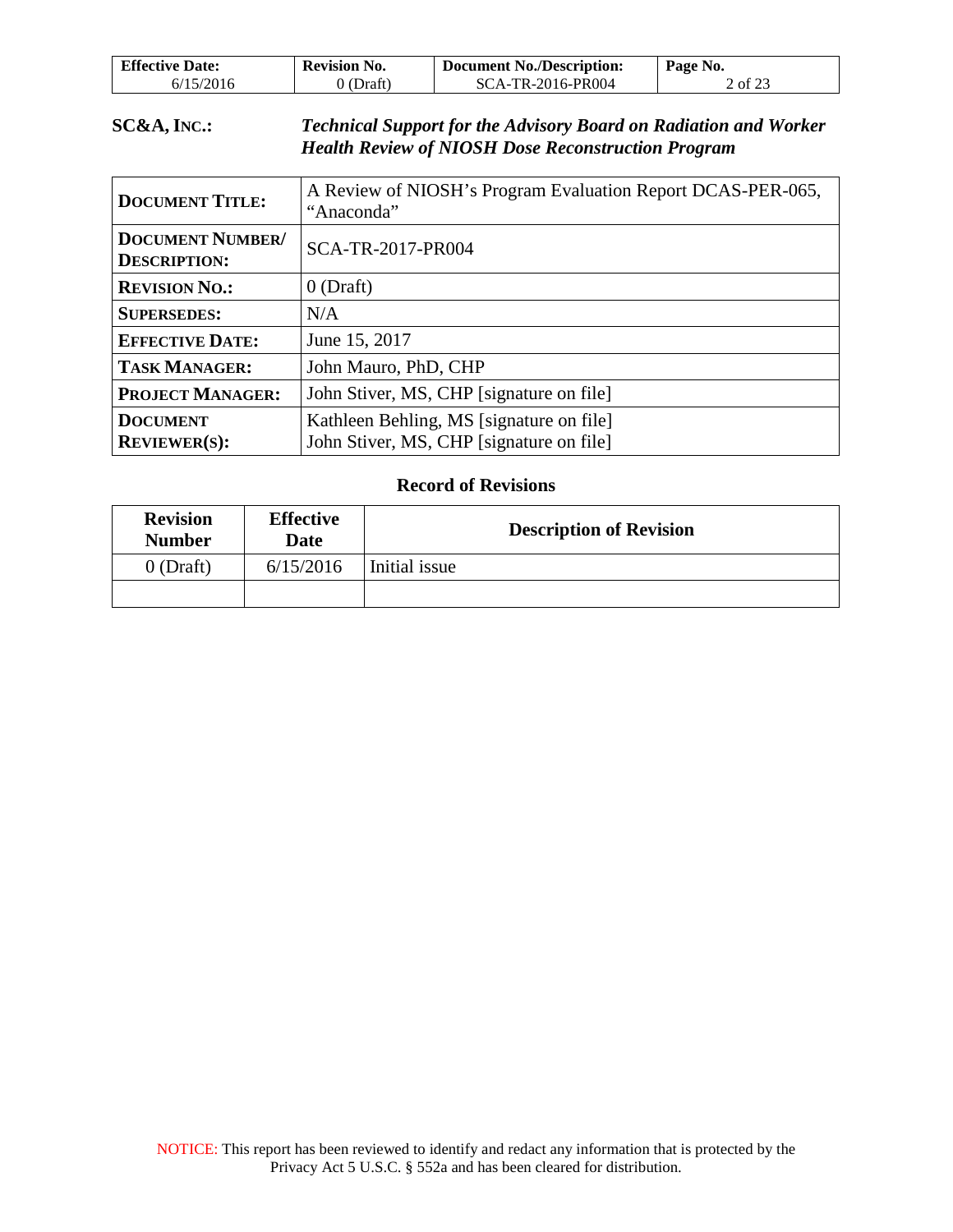| <b>Effective Date:</b> | <b>Revision No.</b> | Document No./Description: | Page No. |
|------------------------|---------------------|---------------------------|----------|
| 6/15/2016              | 0 (Draft)           | SCA-TR-2016-PR004         | 3 of 23  |

## **TABLE OF CONTENTS**

| 1.0 |     |       |                                                                                      |
|-----|-----|-------|--------------------------------------------------------------------------------------|
| 2.0 |     |       |                                                                                      |
| 3.0 |     |       | Subtask 1: Identify the Circumstances that Necessitated the Need for DCAS-PER-065 8  |
| 4.0 |     |       | Subtask 2: Assess NIOSH's Specific Methods for Corrective Action  10                 |
|     | 4.1 |       |                                                                                      |
|     |     |       | 4.1.1 Characterization of Operation During and Following AWE Activities 11           |
|     |     |       |                                                                                      |
|     |     | 4.1.3 |                                                                                      |
|     |     |       |                                                                                      |
| 5.0 |     |       | Subtask 3: Evaluate the PER's Stated Approach for Identifying the Universe of        |
| 6.0 |     |       | Subtask 4: Conduct Audits of a Sample Set of DRs Affected by DCAS-PER-065  20        |
| 7.0 |     |       |                                                                                      |
|     |     |       | Appendix A: Air Dust Loading Data for American Brass (Anaconda) (SRDB Ref. ID 11452, |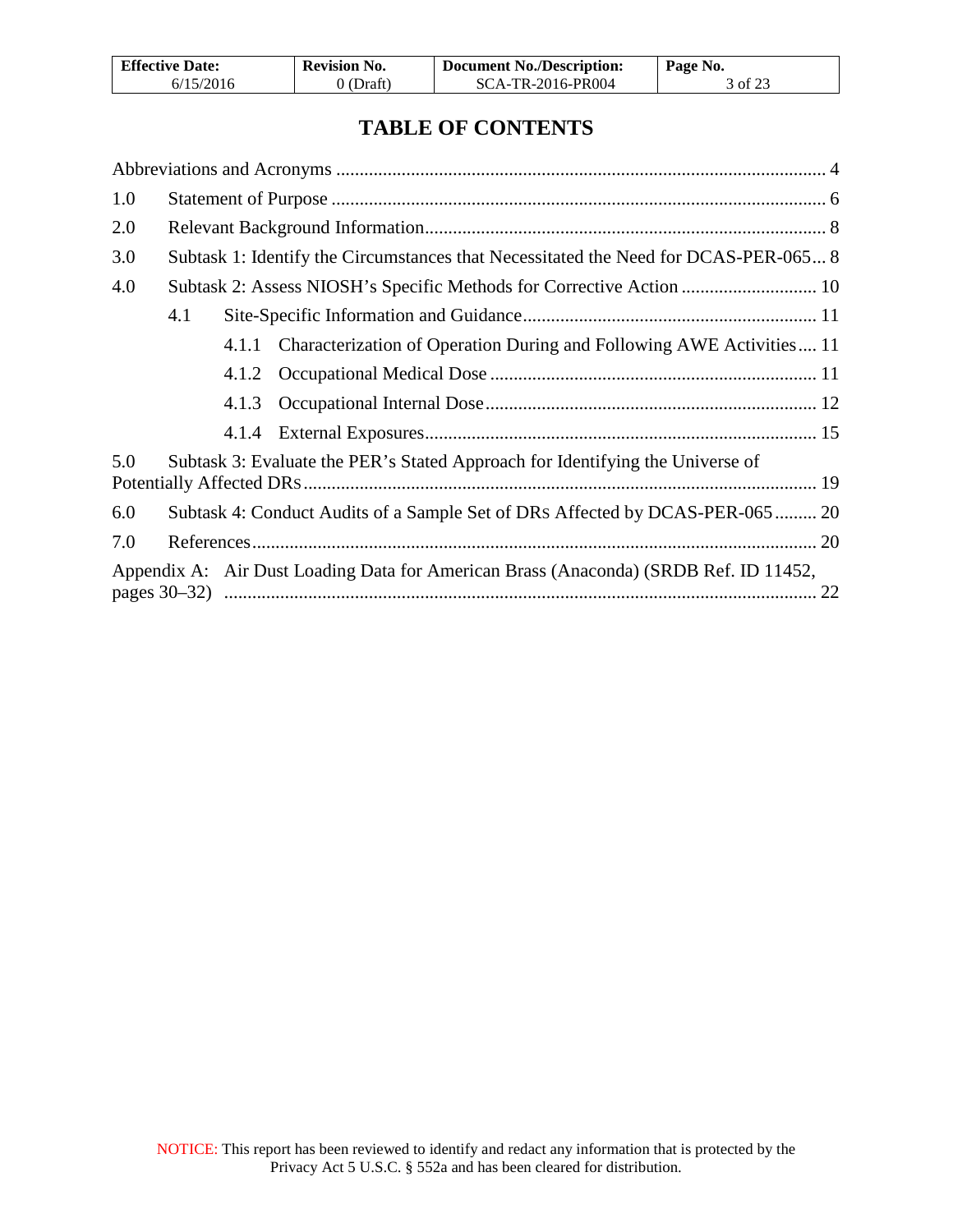| <b>Effective Date:</b> | <b>Revision No.</b> | <b>Document No./Description:</b> | Page No. |
|------------------------|---------------------|----------------------------------|----------|
| 6/15/2016              | 0 (Draft)           | SCA-TR-2016-PR004                | 4 of 23  |

## **ABBREVIATIONS AND ACRONYMS**

<span id="page-3-0"></span>

| <b>ABRWH</b>          | Advisory Board on Radiation and Worker Health     |
|-----------------------|---------------------------------------------------|
| <b>AEC</b>            | <b>Atomic Energy Commission</b>                   |
| AP                    | anterior-posterior                                |
| <b>AWE</b>            | <b>Atomic Weapons Employer</b>                    |
| $\text{cm}^2$         | square centimeter                                 |
| d/yr                  | day per year                                      |
| <b>DCAS</b>           | Division of Compensation Analysis and Support     |
| <b>DCF</b>            | dose conversion factor                            |
| dpm, d/m              | disintegrations per minute                        |
| dpm/day               | disintegrations per minute per day                |
| dpm/m <sup>2</sup>    | disintegrations per minute per square meter       |
| $dpm/m^3$ , $d/m/M^3$ | disintegrations per minute per cubic meter        |
| <b>DOE</b>            | (U.S.) Department of Energy                       |
| <b>DOL</b>            | (U.S.) Department of Labor                        |
| DR                    | dose reconstruction                               |
| Fi                    | fraction of activity on the hand that is ingested |
| <b>FUSRAP</b>         | Formerly Utilized Sites Remedial Action Program   |
| <b>HASL</b>           | <b>Health and Safety Laboratory</b>               |
| hr/d                  | hours per day                                     |
| <b>IMBA</b>           | <b>Integrated Modules for Bioassay Analysis</b>   |
| m                     | meter                                             |
| $m^3/hr$              | cubic meter per hour                              |
| m/sec                 | meter per second                                  |
| <b>MAC</b>            | maximum allowable concentration                   |
| <b>MDL</b>            | minimum detection limit                           |
| <b>MED</b>            | Manhattan Engineer District                       |
| mg                    | milligram                                         |
| mg/cm <sup>2</sup>    | milligram per square centimeter                   |
| $mg/m^3$              | milligrams per cubic meter                        |
| mg/yr                 | milligram per year                                |
| mR/year               | milliroentgen per year                            |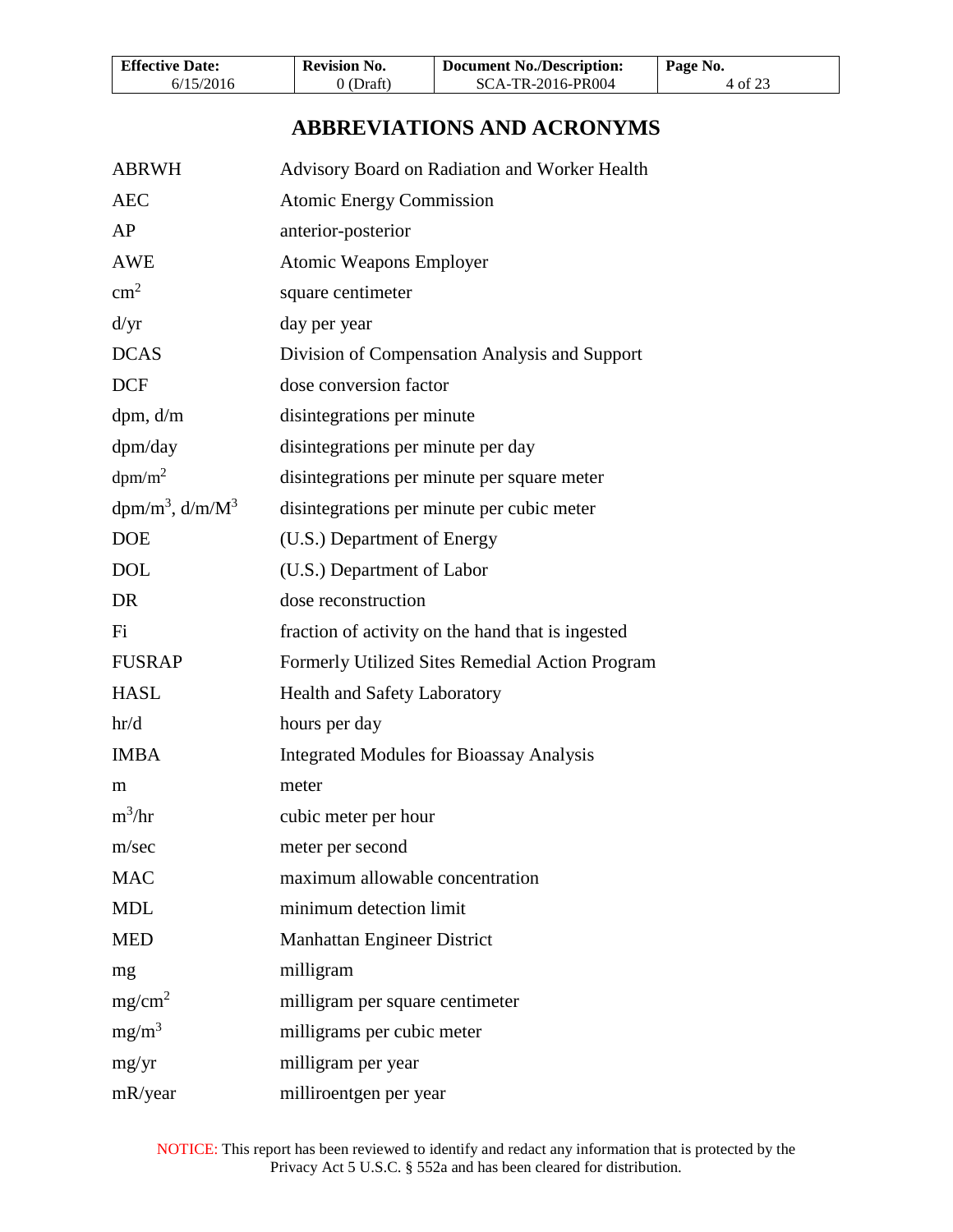| <b>Revision No.</b>                         | <b>Document No./Description:</b>                                                                           | Page No.                                                                                                                                                                   |
|---------------------------------------------|------------------------------------------------------------------------------------------------------------|----------------------------------------------------------------------------------------------------------------------------------------------------------------------------|
|                                             |                                                                                                            | 5 of 23                                                                                                                                                                    |
|                                             |                                                                                                            |                                                                                                                                                                            |
| millirem                                    |                                                                                                            |                                                                                                                                                                            |
|                                             |                                                                                                            |                                                                                                                                                                            |
|                                             |                                                                                                            |                                                                                                                                                                            |
|                                             |                                                                                                            |                                                                                                                                                                            |
| NIOSH OCAS Claims Tracking System           |                                                                                                            |                                                                                                                                                                            |
| Office of Compensation Analysis and Support |                                                                                                            |                                                                                                                                                                            |
| Oak Ridge Associated Universities Team      |                                                                                                            |                                                                                                                                                                            |
| Program Evaluation Plan                     |                                                                                                            |                                                                                                                                                                            |
| <b>Program Evaluation Report</b>            |                                                                                                            |                                                                                                                                                                            |
|                                             |                                                                                                            |                                                                                                                                                                            |
|                                             |                                                                                                            |                                                                                                                                                                            |
|                                             |                                                                                                            |                                                                                                                                                                            |
|                                             |                                                                                                            |                                                                                                                                                                            |
| technical information bulletin              |                                                                                                            |                                                                                                                                                                            |
|                                             |                                                                                                            |                                                                                                                                                                            |
|                                             | $0$ (Draft)<br>millirad per hour<br>millirep per hour<br>meters per second<br>Roentgen<br>seconds per hour | SCA-TR-2016-PR004<br>National Institute for Occupational Safety and Health<br><b>Site Research Database</b><br>technical basis document<br><b>Uniform Resource Locator</b> |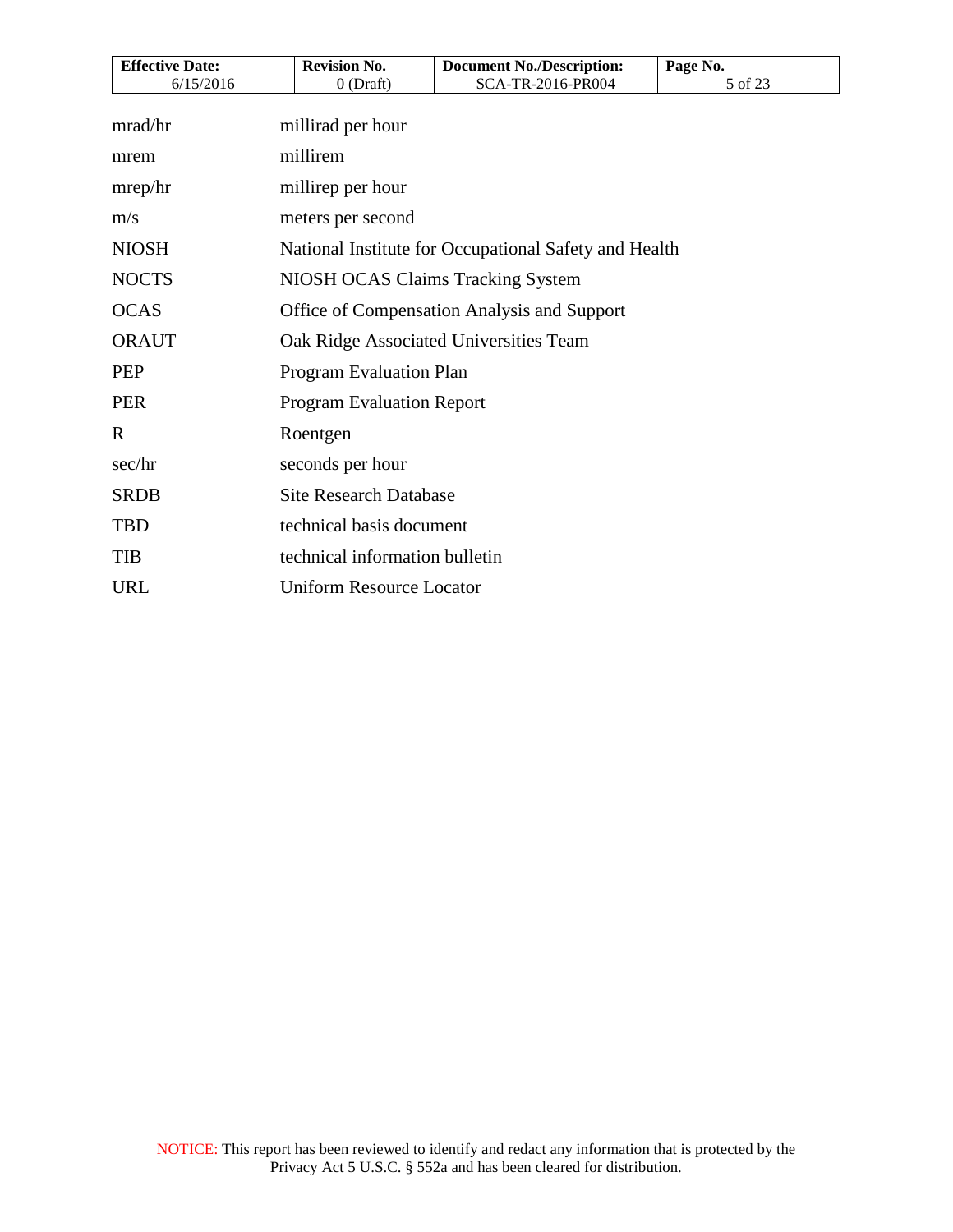| <b>Effective Date:</b> | <b>Revision No.</b> | <b>Document No./Description:</b> | Page No. |
|------------------------|---------------------|----------------------------------|----------|
| 6/15/2016              | 0 (Draft)           | SCA-TR-2016-PR004                | 6 of 23  |

## **1.0 STATEMENT OF PURPOSE**

<span id="page-5-0"></span>To support dose reconstruction (DR), the National Institute for Occupational Safety and Health (NIOSH) and the Oak Ridge Associated Universities Team (ORAUT) have assembled a large body of guidance documents, workbooks, computer codes, and tools. In recognition of the fact that all of these supporting elements in DR may be subject to revisions, provisions exist for evaluating the effect of such programmatic revisions on the outcome of previously completed DRs. Such revisions may be prompted by document revisions due to new information, misinterpretation of guidance, changes in policy, and/or programmatic improvements.

The process for evaluating potential impacts of programmatic changes on previously completed DRs has been proceduralized in OCAS-PR-008, *Preparation of Program Evaluation Reports and Program Evaluation Plans*, Revision 02, (NIOSH 2006a), dated December 6, 2006. This procedure describes the format and methodology to be employed in preparing a Program Evaluation Report (PER) and a Program Evaluation Plan (PEP).

A PER provides a critical evaluation of the effect(s) that a given issue/programmatic change may have on previously completed DRs. This includes a qualitative and quantitative assessment of potential impacts. Most important in this assessment is the potential impact(s) on the probability of causation (POC) of previously completed DRs with POCs of <50%.

During the full Board meeting held January 25, 2017, SC&A was directed to perform a review of DCAS-PER-065, *Anaconda*, Revision 0 (NIOSH 2015, hereafter referred to as PER-065). Since the site profile (also known as the technical basis document – TBD) for the Anaconda site was never reviewed, SC&A was also directed to perform a full review of the site profile for Anaconda, as appears in Battelle-TBD-6000 Appendix G, *Site Profiles for Atomic Weapons Employers that Worked Uranium Metals, Appendix G - Anaconda*, Revision 01, dated August 19, 2014 (NIOSH 2014a, hereafter referred to as TBD-6000-AppG, Revision 01). Section 2 of this PER-065 review constitutes a full review of the site profile.

In conducting a PER review, SC&A is committed to perform the following five subtasks, each of which is discussed in this report:

- Subtask 1: Assess NIOSH's evaluation/characterization of the "issue" and its potential impacts on DR. Our assessment intends to ensure that the "issue" was fully understood and characterized in the PER.
- Subtask 2: Assess NIOSH's specific methods for corrective action. In instances where the PER involves a technical issue that is supported by document(s) [e.g., white papers, technical information bulletins (TIBs), procedures] that have not yet been subjected to a formal SC&A review, Subtask 2 will include a review of the scientific basis and/or sources of information to ensure the credibility of the corrective action and its consistency with current/consensus science. Conversely, if such technical documentation has been formalized and previously subjected to a review by SC&A, Subtask 2 will simply provide a brief summary/conclusion of this review process. In this particular PER review, Subtask 2 will serve as a site profile review since the Board and SC&A have never reviewed the Anaconda site profile. The implications of this review are that, unlike other PER reviews,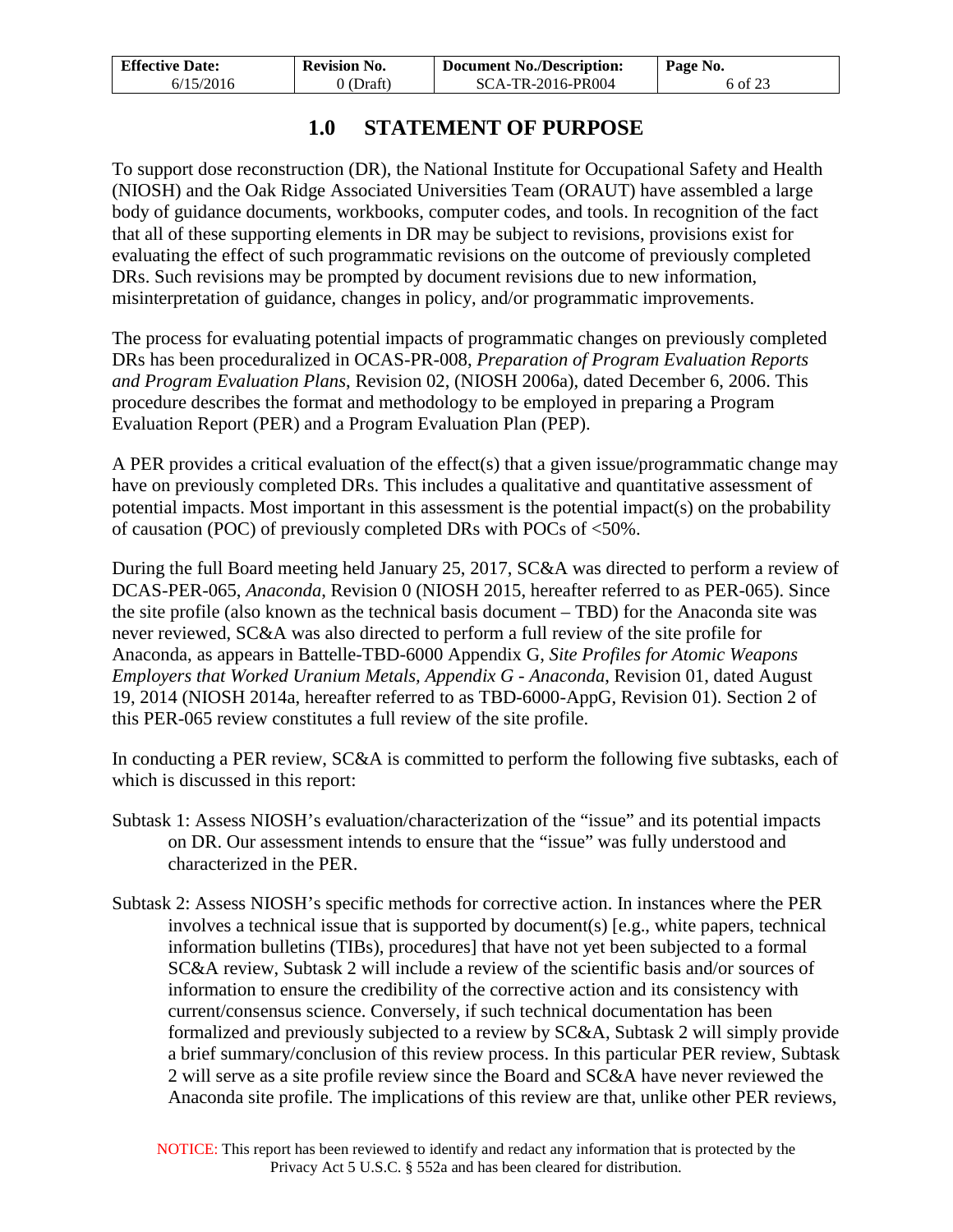| <b>Effective Date:</b> | <b>Revision No.</b> | <b>Document No./Description:</b> | Page No.       |
|------------------------|---------------------|----------------------------------|----------------|
| 6/15/2016              | 0 (Draft)           | SCA-TR-2016-PR004                | $\sigma$ of 23 |

which focus on changes in the scope and technical approach made by NIOSH from a previous site profile to the site profile of interest to the PER, this PER review includes a full site profile review.

- Subtask 3: Evaluate the PER's stated **approach** for identifying the universe of potentially affected DRs, and assess the **criteria** by which a subset of potentially affected DRs was selected for re-evaluation. The second step may have important implications in instances where the universe of previously denied DRs is very large and, for reasons of practicality, NIOSH's re-evaluation is confined to a subset of DRs that, based on their scientific judgment, have the potential to be significantly affected by the PER. SC&A will also evaluate the timeliness for the completion of the PER.
- Subtask 4: Conduct audits of DRs affected by the PER under review. The number of DRs selected for audit for a given PER will vary. It is assumed that the selection of the DRs and the total number of DR audits per PER will be made by the Advisory Board using case selection criteria recommended by SC&A based on the results of Subtask 2.
- Subtask 5: Prepare a written report that contains the results of DR audits under Subtask 4, along with our review conclusions.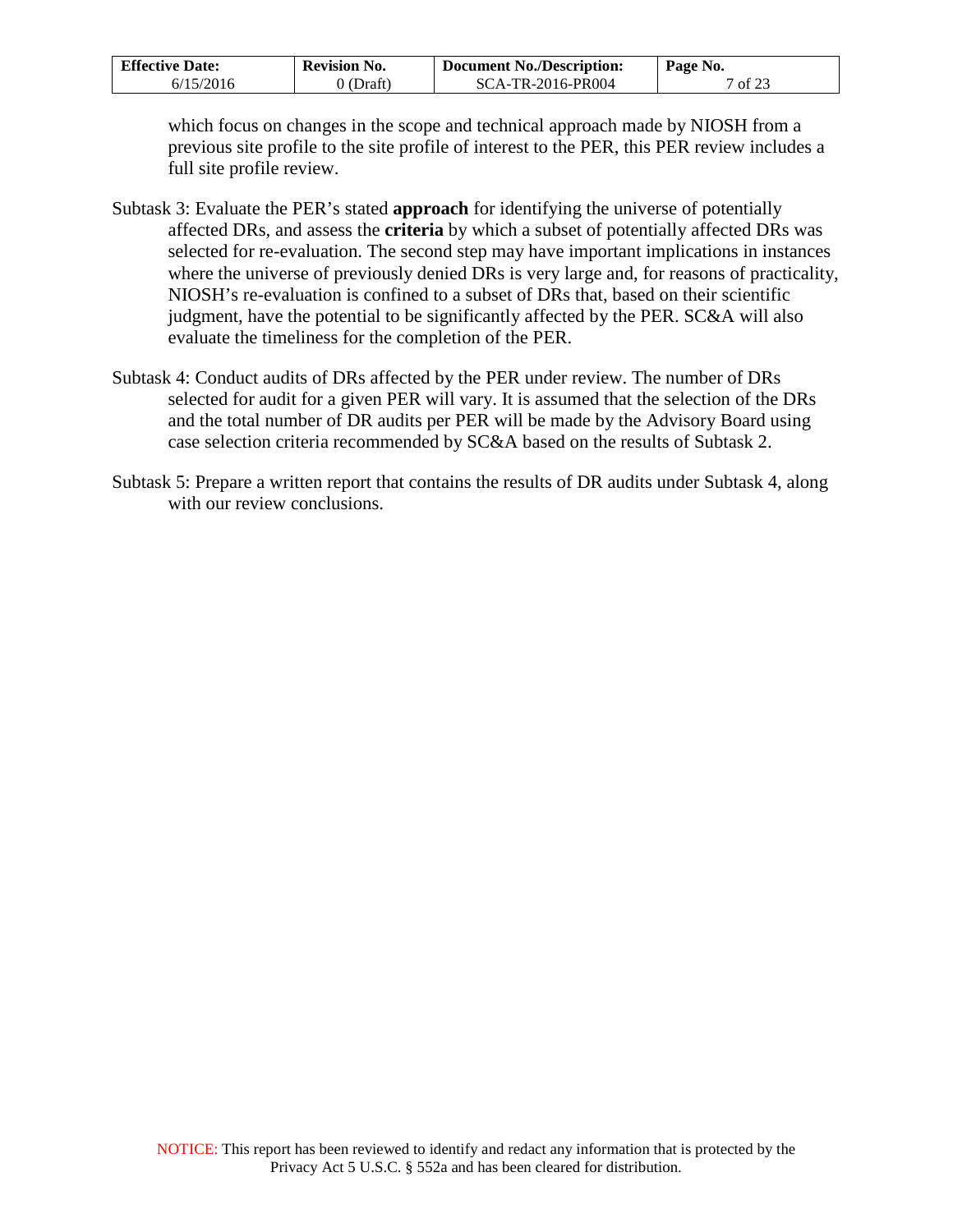| <b>Effective Date:</b> | <b>Revision No.</b> | Document No./Description: | Page No. |
|------------------------|---------------------|---------------------------|----------|
| 6/15/2016              | $0$ (Draft)         | SCA-TR-2016-PR004         | 8 of 23  |

## **2.0 RELEVANT BACKGROUND INFORMATION**

<span id="page-7-0"></span>Section G.2 of the Anaconda site profile (TBD-6000-AppG, Revision 01) provides a description of the Atomic Weapons Employer (AWE) activities that took place at Anaconda and cites a number of references that describe the operations. The original site profile, Battelle-TBD-6000 Appendix G, *Site Profiles for Atomic Weapons Employers that Worked Uranium and Thorium Metals, Appendix G – Anaconda Co.*, Revision 0, dated April 30, 2007 (NIOSH 2007, hereafter referred to as TBD-6000-AppG, Revision 0), provides similar material describing the site and its activities.

SC&A reviewed these citations and confirmed the completeness and accuracy of the description of AWE and post-AWE activities that are described in Section G.2 of the site profile. In summary, the Anaconda site (formerly known as the American Brass Company) located in Westbury, Connecticut, was first employed by the Manhattan Engineer District (MED, the predecessor to the Atomic Energy Commission [AEC]) to help in the development of gaseous diffusion barriers for use in uranium enrichment. These activities did not involve radioactive materials. However, in 1956, Anaconda was involved in a pilot project where four copper-clad uranium billets were extruded to evaluate uranium extrusion procedures to manufacture uranium fuel that could be used in support of weapons development. It is reported that these extrusion activities were performed over a one-hour time period. These pilot studies were followed by additional extrusions involving what appeared to be limited to 10 billets, although the original plan was to extrude 500 billets. In October 1959, as many as an additional 50 billets were extruded at an estimated rate of four billets per hour, for a total of 12.5 hours.

It is apparent that these uranium metal-handling activities were not full production activities, as were performed at many other AWE facilities at that time (e.g., Bethlehem Steel) and involved relatively short run times and a limited number of workers. The site profile explains that the following assumptions are used as the basis for DR during AWE operations at Anaconda:

- 1. The 1956 pilot study took place on September 29, 1956, and required 1 full 8-hour shift to perform.
- 2. 50 billets were extruded in March 1957, and required two full 8-hour shifts.
- 3. Extrusion activities took place from October 19 to October 21, 1959, and required three full 8-hour shifts.

<span id="page-7-1"></span>TBD-6000-AppG, Revision 01 also explains that it is assumed that any individual worked only 8 hours during a given shift.

## **3.0 SUBTASK 1: IDENTIFY THE CIRCUMSTANCES THAT NECESSITATED THE NEED FOR DCAS-PER-065**

As explained in the "Record of Issues Resolution" section of the Anaconda site profile, TBD-6000-AppG, Revision 0 was issued on April 30, 2007, and TBD-6000-AppG, Revision 01 was issued August 19, 2014. In both cases, the site profile was based on guidance provided in the contemporaneous versions of Battelle-TBD-6000 (Battelle-TBD-6000, PNWD-3738, *Site Profiles for Atomic Weapons Employers that Worked Uranium and Thorium Metals*, Revision 0,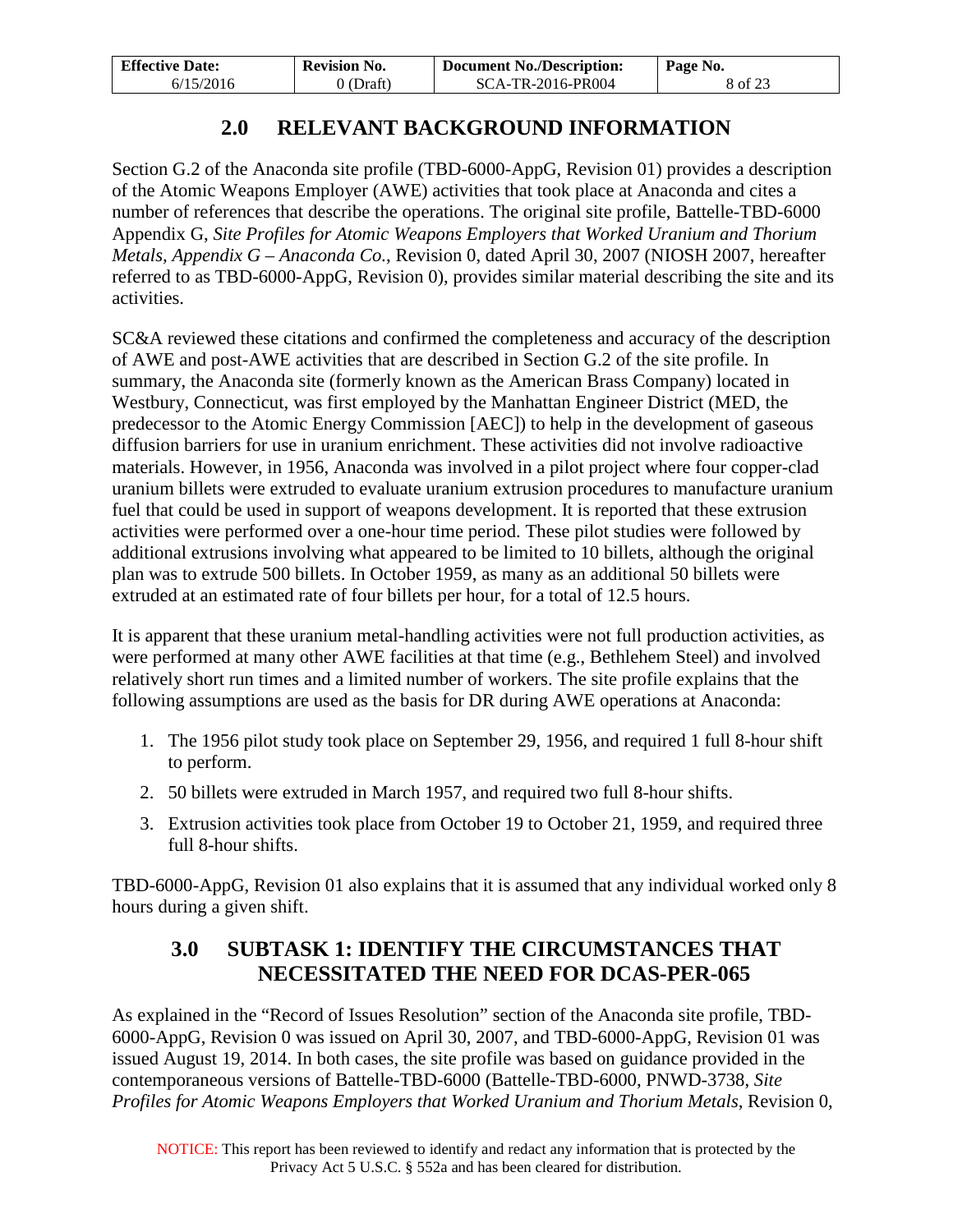| <b>Effective Date:</b> | <b>Revision No.</b> | <b>Document No./Description:</b> | Page No. |
|------------------------|---------------------|----------------------------------|----------|
| 6/15/2016              | 0 (Draft)           | SCA-TR-2016-PR004                | 9 of 23  |

dated December 13, 2006 [NIOSH 2006c, hereafter referred to as TBD-6000, Revision 0] and Battelle-TBD-6000, *Site Profiles for Atomic Weapons Employers that Worked Metals*, Revision 01, dated June 17, 2011 [NIOSH 2011b, hereafter referred to as TBD-6000, Revision 01]). When TBD-6000 was revised, it was necessary to revise the Anaconda site profile, TBD-6000-AppG, which necessitated NIOSH issuing PER-065.

Like many uranium-handling AWEs, DRs for workers at Anaconda were based primarily on TBD-6000 (NIOSH 2006c, NIOSH 2011b), and took into consideration the types of uraniumhandling activities at the facility, the worker job categories, the amount of uranium handled, the time period when the AWE activities took place, the potential and nature of exposures that took place during inactive AWE time periods when no AWE operations took place (i.e., time periods when the facility resumed its non-AWE operations, such as working with steel), and time periods following the termination of AWE operations (the residual period).

Inspection of the original and revised site profiles for Anaconda reveals that the major changes made in the revision reflect corresponding changes to TBD-6000. Therefore, to understand the major changes that were made to the site profile for Anaconda, it is necessary to understand the changes that were made to TBD-6000 from Revision 0 (December 13, 2006) to Revision 01 (June 17, 2011).

A description of the revision made in going from Revision 0 to Revision 01 of TBD-6000 is conveniently described in DCAS-PER-055, *TBD-6000 Revision*, Revision 0, September 12, 2014 (NIOSH 2014b, hereafter referred to as PER-055), as follows:

*First, Table 3.10 contains conversion factors to determine the beta and gamma dose rates from uranium surface contamination. The photon value was recalculated in revision 1 causing a slight decrease. A beta dose rate value was added that did not exist in revision 0.* 

*The second change is that revision 0 estimated surface contamination from airborne activity by allowing it to settle. For internal dose, the calculation assumed the airborne settled for 365 days continuously. However, for external dose, some, but not all, the calculations assumed the airborne settled for only 7*  days. During a review of TBD-6000, it was determined that a 30 day settling time *was appropriate and revision 1 used this value.* 

*In Table 5.1 and the same value summarized in Table 5.3, the external dose from surface contamination was based on 365 days of settling. As a result, the photon values in these tables decreased in revision 1. Beta dose was not accounted for in revision 0 but is included in revision 1. Therefore, the new beta doses included in these tables will result in increased reconstructed doses over revision 0. .* 

*In Table 6.4, the photon dose from contamination is higher in revision 1 due to the dose in this table being based on 7 days of settling. The beta dose is also higher in this table because revision 0 did not account for beta dose from contamination.*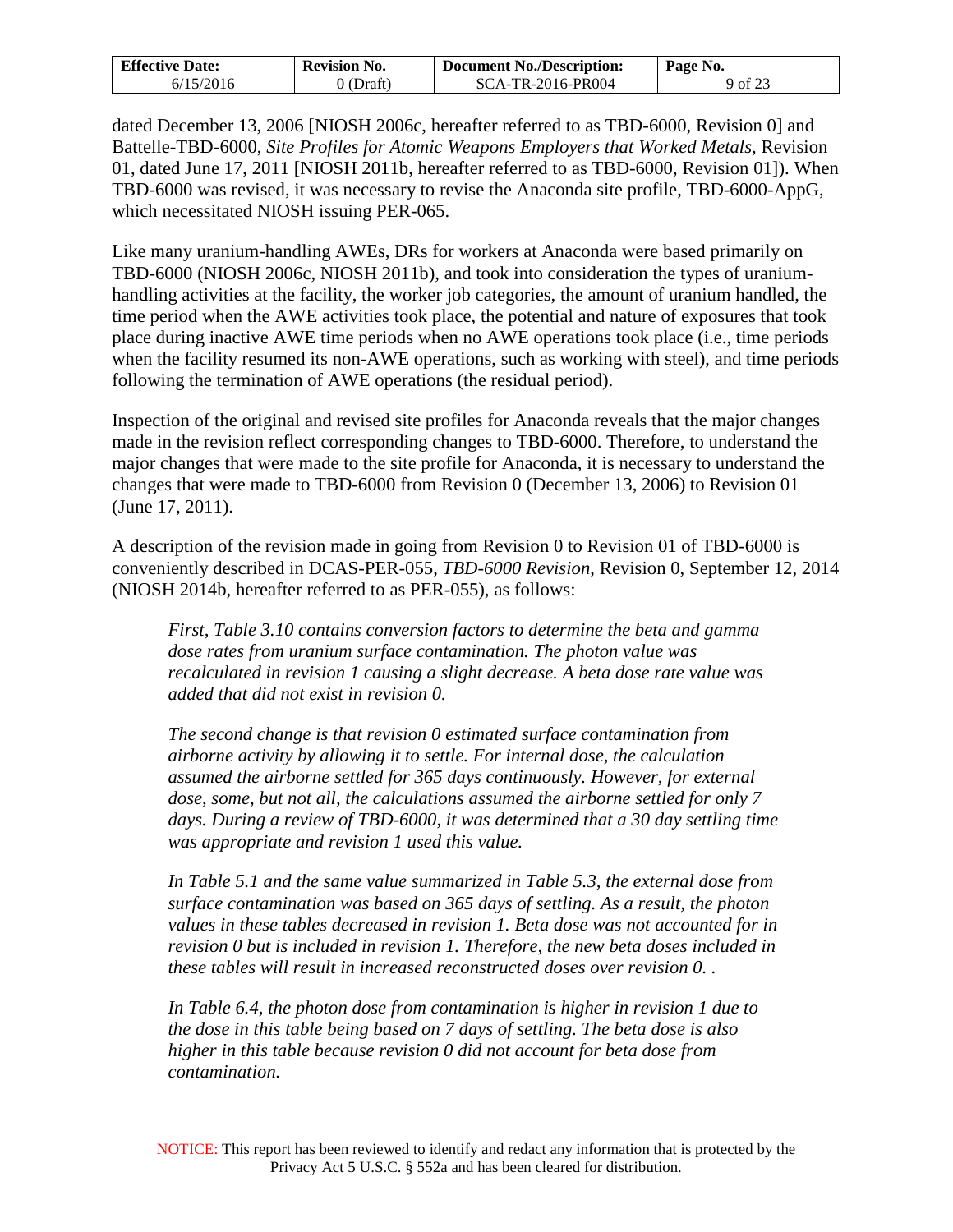| <b>Effective Date:</b> | <b>Revision No.</b> | <b>Document No./Description:</b> | Page No. |
|------------------------|---------------------|----------------------------------|----------|
| 6/15/2016              | 0 (Draft)           | SCA-TR-2016-PR004                | 10 of 23 |

*As a result of these changes, claims with external dose that was calculated from surface contamination could need to be re-evaluated.* 

Though not explicitly addressed in PER-055, ORAUT-OTIB-0070, *Dose Reconstruction during Residual Radioactivity Periods at Atomic Weapons Employer Facilities*, Revision 01, March 5, 2012 (NIOSH 2012, hereafter referred to as OTIB-0070), has applicability to the site profile for Anaconda with respect to exposure to residual radioactivity. OTIB-0070 applies to periods of time when AWE activities were not underway, and therefore, would apply at Anaconda following the termination of AWE activities. This is an important change to NIOSH guidance pertinent to AWE facilities that should also have necessitated a PER for Anaconda, even though it is not stated as such in PER-065.

Another important change in guidance that might have applicability to the Anaconda PER-065 is revisions to the methods by which doses associated occupational medical exposures are reconstructed (i.e., medical x-ray examinations in ORAUT-OTIB-0006 *Dose Reconstruction from Occupational Medical X-ray Procedures*, Revision 04, June 20, 2011 [NIOSH 2011a, hereafter referred to as OTIB-0006]). This potentially applicable DR guidance is not explicitly referred to in the "Record of Issues Resolution" section of the Anaconda site profile, but is addressed in this PER-065 review.

It is important to note that the latest revisions to TBD-6000, OTIB-0070, and OTIB-0006 were reviewed and approved by the Board. Hence, the primary objectives of this PER-065 review are to ensure that: (1) the assumptions used to define worker exposure scenarios that are specific to Anaconda are reflected in the PER and its supporting TBD, (2) any Anaconda-specific data pertinent to reconstructing external, internal, and medical exposure are reflected in the PER and its supporting TBD, and (3) any exposure scenarios that required the use of TBD-6000, OTIB-0070, and/or OTIB-0006 are reflected in TBD-6000-AppG as used in support of the PER.

## <span id="page-9-0"></span>**4.0 SUBTASK 2: ASSESS NIOSH'S SPECIFIC METHODS FOR CORRECTIVE ACTION**

SC&A reviews the site profile in this section, including comparing the original and revised versions, to:

- 1. Ensure that the revised TBD-6000-AppG completely and accurately describes the AWE and post-AWE activities that took place at Anaconda.
- 2. Ensure that the revision is complete in terms of reflecting all the site-specific information and data applicable to performing dose reconstructions.
- 3. Ensure that the revision is complete in terms of taking into consideration the most recent generic guidance that might be applicable to DRs at Anaconda (i.e., TBD-6000, OTIB-0070, and OTIB-0006).
- 4. Ensure that TBD-6000-AppG makes use of all applicable information, data, and guidance in a scientifically sound and claimant-favorable manner.

These lines of inquiry represent a site profile review.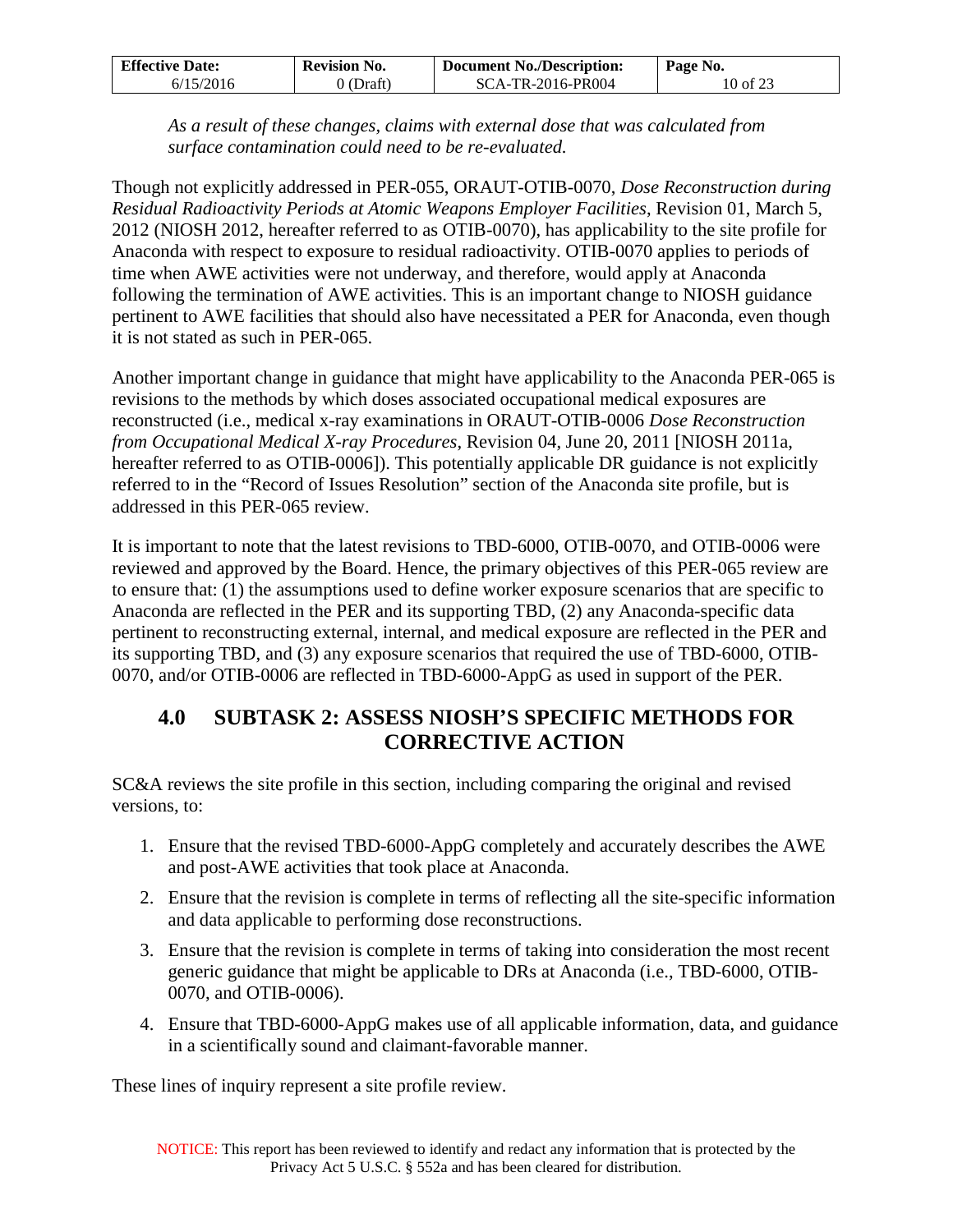| <b>Effective Date:</b><br><b>Revision No.</b> |           | <b>Document No./Description:</b> | Page No. |
|-----------------------------------------------|-----------|----------------------------------|----------|
| 6/15/2016                                     | 0 (Draft) | SCA-TR-2016-PR004                | 11 of 23 |

## <span id="page-10-0"></span>**4.1 SITE-SPECIFIC INFORMATION AND GUIDANCE**

## <span id="page-10-1"></span>**4.1.1 Characterization of Operation During and Following AWE Activities**

Section 3.0 summarizes the AWE and post-AWE activities that took place at Anaconda as described in the site profile.

#### SC&A's Comments

The site profile description of AWE and post-AWE activities, as well as other important information for DR at Anaconda, rely on descriptive and quantitative information contained in cited sources that appear in the Reference section of the site profile. SC&A examined each of these data sources and found that the site profile accurately extracted and interpreted the information. In addition, SC&A examined all the data sources contained in the site research database (SRDB) returned by a search on "Anaconda" that were not cited in the site profile to determine if they contained any relevant additional information or contradicted any information relied upon in the site profile. In all cases, SC&A found that the information from these non-cited data sources corroborated the information from the cited data sources.<sup>[1](#page-10-3)</sup>

Observation #1. SC&A identified one minor discrepancy in reviewing the references. The correct uniform resource locator (URL) for the cited "U.S. Department of Energy website" ("DOE website") is: [https://ehss.energy.gov/search/facility/findfacility.aspx.](https://ehss.energy.gov/search/facility/findfacility.aspx) SC&A recognizes that the DOE URL might have changed since NIOSH issued the site profile.

### <span id="page-10-2"></span>**4.1.2 Occupational Medical Dose**

With respect to occupational medical exposures, Section G.3 of the site profile (TBD-6000- AppG, Revision 01) explains the following:

*No detailed information regarding occupational medical dose was found in any of the site research or telephone interviews. Information to be used in dose reconstructions, for which no specific information is available, is provided in ORAUT-OTIB-0006, the technical information bulletin covering diagnostic x-ray procedures. This estimate will assume each employee received one AP chest x-ray each year of the covered period which includes 1942 as well as 1956 through 1959.* 

Based on SC&A's understanding of NIOSH's policy regarding medical x-ray exposure, workers at AWE facilities are not presumed to have been required, as a condition of employment, to receive annual x-ray examinations unless there is affirmative evidence that such exposures were actually part of the AWE's contract with the government and the examinations were performed at the facility. However, all 17 of the appendices of TBD-6000 have guidance similar to that for Anaconda, as referenced above. Table 2 in Section 5 of this report shows that annual occupational medical doses were assigned for all of the non-compensable overestimate and best estimate DR cases performed to date for Anaconda. All of the TBD-6000 appendices recommend that dose reconstructors assign occupational medical dose for individuals who worked during the

<span id="page-10-3"></span><sup>1</sup> Eighty-three documents appeared under "Anaconda" in the SRDB as of the date of this report.  $\overline{a}$ 

NOTICE: This report has been reviewed to identify and redact any information that is protected by the Privacy Act 5 U.S.C. § 552a and has been cleared for distribution.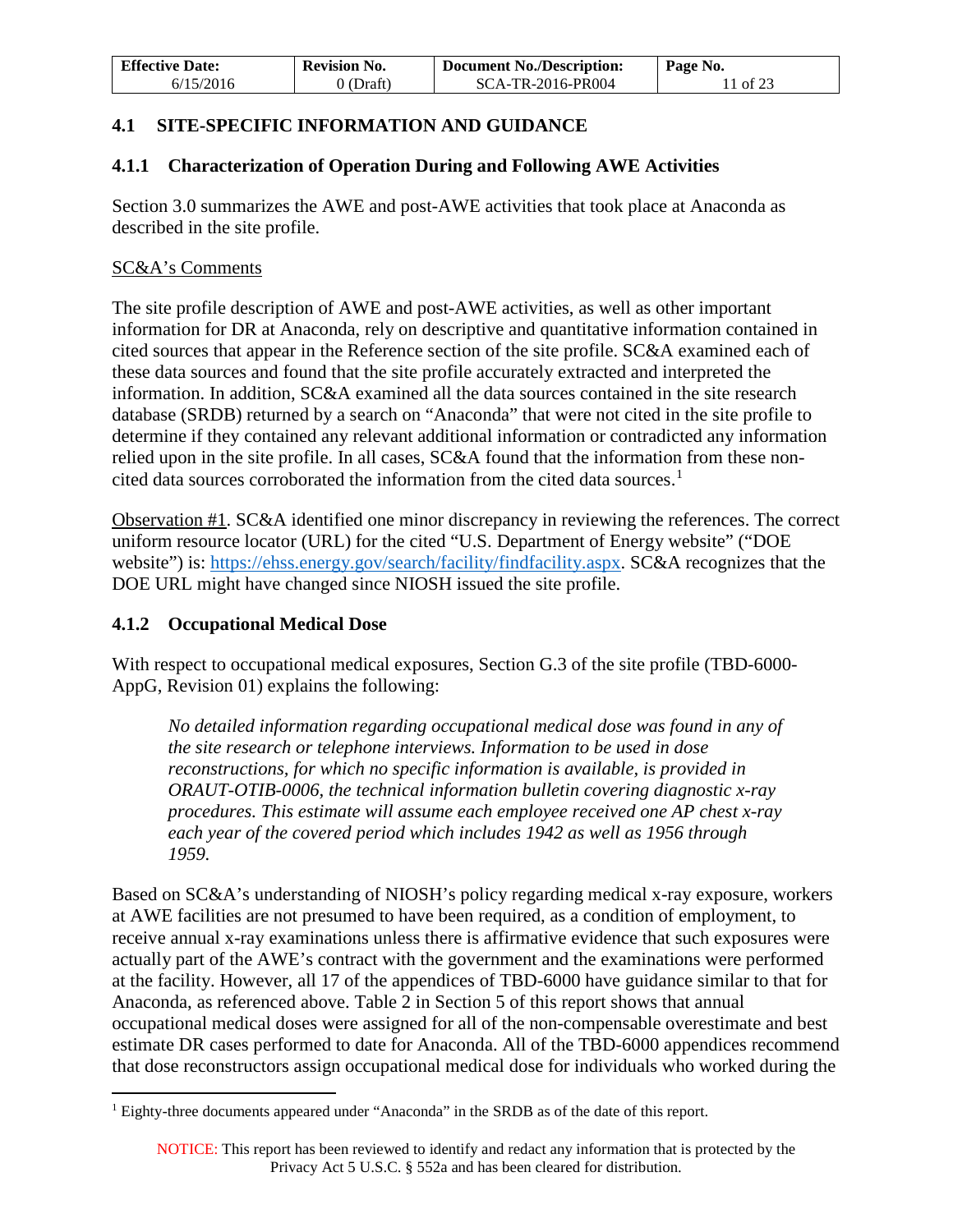| <b>Effective Date:</b> | <b>Revision No.</b> | <b>Document No./Description:</b> | Page No. |
|------------------------|---------------------|----------------------------------|----------|
| 6/15/2016              | 0 (Draft)           | SCA-TR-2016-PR004                | 12 of 23 |

covered periods at those AWE facilities using the guidance in OTIB-0006. This represents a consistent and claimant-favorable procedure. SC&A has no findings regarding the assignment of occupational medical dose.

### <span id="page-11-0"></span>**4.1.3 Occupational Internal Dose**

Section G.4 of TBD-6000-AppG, Revision 01 describes the data and methods used by NIOSH to reconstruct internal exposures to workers at Anaconda. This information is not repeated here. In summary, the TBD explains that the Health and Safety Laboratory (HASL) monitored airborne dust concentrations of uranium during AWE operations in 1956 and 1959. The data consisted of both general air samples and breathing zone concentrations at the location of sawing operations.

### **Internal Exposures During Extrusion Operations**

Based on the reported data, NIOSH assumes that workers involved in extrusion operations were exposed to airborne uranium concentrations of 39 disintegrations per minute (dpm) per cubic meter (dpm/m<sup>3</sup>) and makes standard assumptions regarding inhalation and ingestion rates and durations. For time periods between AWE operations, NIOSH assumes that workers are exposed to uranium deposited on surfaces and includes both external exposures and inhalation and ingestion internal exposures from resuspended uranium.

### SC&A's Comments

SC&A briefly reviewed all 83 documents on the SRDB that are associated with the Anaconda facility. SRDB Ref. ID 9363 contains a letter dated December 2, 1959, from Harold Glauberman of the Field Services Branch to A.J. Breslin, Chief of the Field Services Branch. The letter, which is reproduced below, describes the types of surveys performed at Anaconda during the October 1959 operations and summarizes the results. It also makes reference to the survey performed following the October 1956 operation.

*General air samples were obtained around the press area and associated operations. Breathing zone samples were taken of the sawing, drilling and deburring operations as well as a few operations in the press area. Measurements of alpha surface contamination and beta air dose rate were obtained in a number of locations.* 

*Air samples and radiation measurements are listed in the attached tables. As in our previous survey of October 2, 1956, all samples were below the MAC; the highest concentration was 39 d/m/M3 . In approximately 1/3 of the samples, no alpha activity was detected.* 

*Breathing zone concentrations at the sawing operations were nil, the average breathing zone concentrations at the drilling and deburring operation was 5 d/m/M3 . The average general air concentration was 3.3 d/m/M3 in the vicinity of the press and adjacent areas and 0.3 d/m/M3 in the saw, drill and testing areas.* 

*Direct radiation measurements of surfaces for alpha contamination ranged from background (<200 d/m/100 cm2 ) to 600 d/m/100 cm2 , with the latter value found* 

NOTICE: This report has been reviewed to identify and redact any information that is protected by the Privacy Act 5 U.S.C. § 552a and has been cleared for distribution.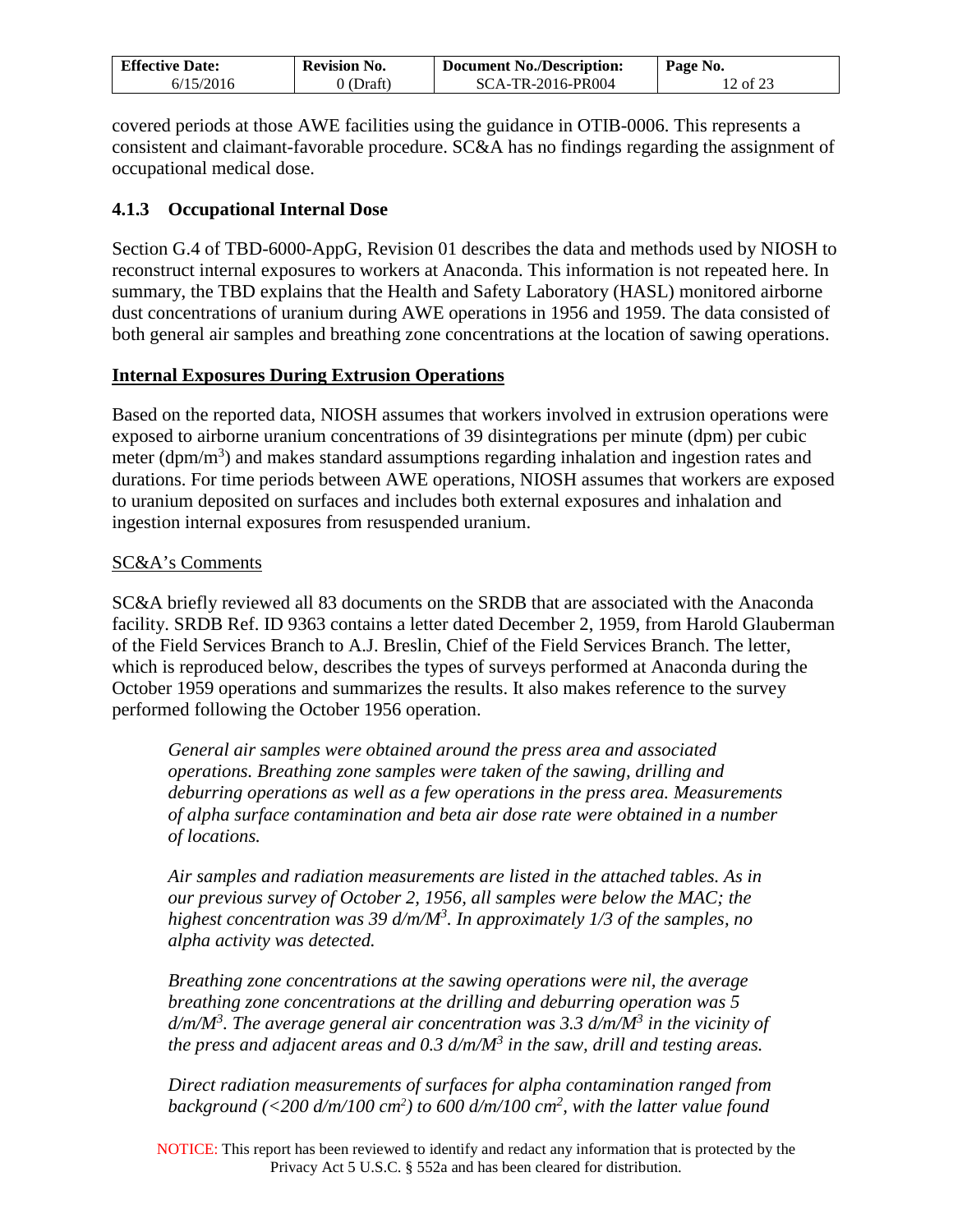| <b>Effective Date:</b><br><b>Revision No.</b> |           | <b>Document No./Description:</b> | Page No. |  |
|-----------------------------------------------|-----------|----------------------------------|----------|--|
| 6/15/2016                                     | 0 (Draft) | SCA-TR-2016-PR004                | 13 of 23 |  |

*at the die cutting station and the table adjacent to the Lindberg furnace. Beta radiation intensities at the billet storage area were 19 mrep/hr at one foot. Similar intensities were found near the extruded tubes on the run-out table and in the testing area.* 

#### *Summary*

*Exposures to airborne alpha emitting dust are well below the permissible concentration. Surface contamination is confined to a few locations and is insignificant. Significant beta radiation intensities are to be found in the vicinity of uranium billets and tubes as would be expected. Although employees apparently remain in these areas for only short periods of time, there is potential exposure to direct radiation. An estimate of exposure could be obtained by issuing film badges for a few weeks. The need for continuing the service could be decided on the basis of the film data.* 

#### *Attachments: Tables I and II*

This document (Glauberman 1959) specifically states that the highest airborne dust loading observed was 39 dpm/m<sup>3</sup> and a substantial fraction of the airborne dust concentration measurements were below the minimum detection limit (MDL). Although the letter does not specify whether this was a general air or breathing zone sample, the recommendation of the highest measured value is claimant favorable. This letter does indicate that all of the air sample and radiation measurements were attached in two tables. However, SC&A could not find these data tables in this or any other SRDB document. Even though the use of 39 dpm/ $m<sup>3</sup>$  appears sound and claimant favorable, a review of these air sampling data, if available, would reinforce the assumptions used in the TBD. Another document that was found during our research, *Data Analysis Results 1947 Through 1961*, SRDB Ref. ID 11452, is a compilation of all data analysis results at AWE facilities from 1947–1961. Pages 30 through 32 of that document are raw data air sampling results taken at Anaconda (referred to here as American Brass) but the data are not dated and most of the entries are illegible. They are included here as Appendix A.

### **Internal Inhalation Exposures from Resuspension between AWE Campaigns**

The internal inhalation exposures from resuspension between AWE campaigns are derived using the following data and assumptions:

- 1. The measured general airborne concentration of the 39 dpm/ $m<sup>3</sup>$  during uranium extrusion operations.
- 2. A deposition velocity of 0.00075 meters per second (m/sec) for a 96-hour extrusion campaign, with no cleanup or natural attenuation.
- 3. On this basis, the surface contamination level is assumed to be 10,109 dpm per square meter (dpm/m<sup>2</sup>) from 1956 through 1959.
- 4. A resuspension factor of 1.0E-5/m, resulting in a chronic airborne uranium concentration from resuspension of 0.1 dpm/m<sup>3</sup> during non-AWE operations.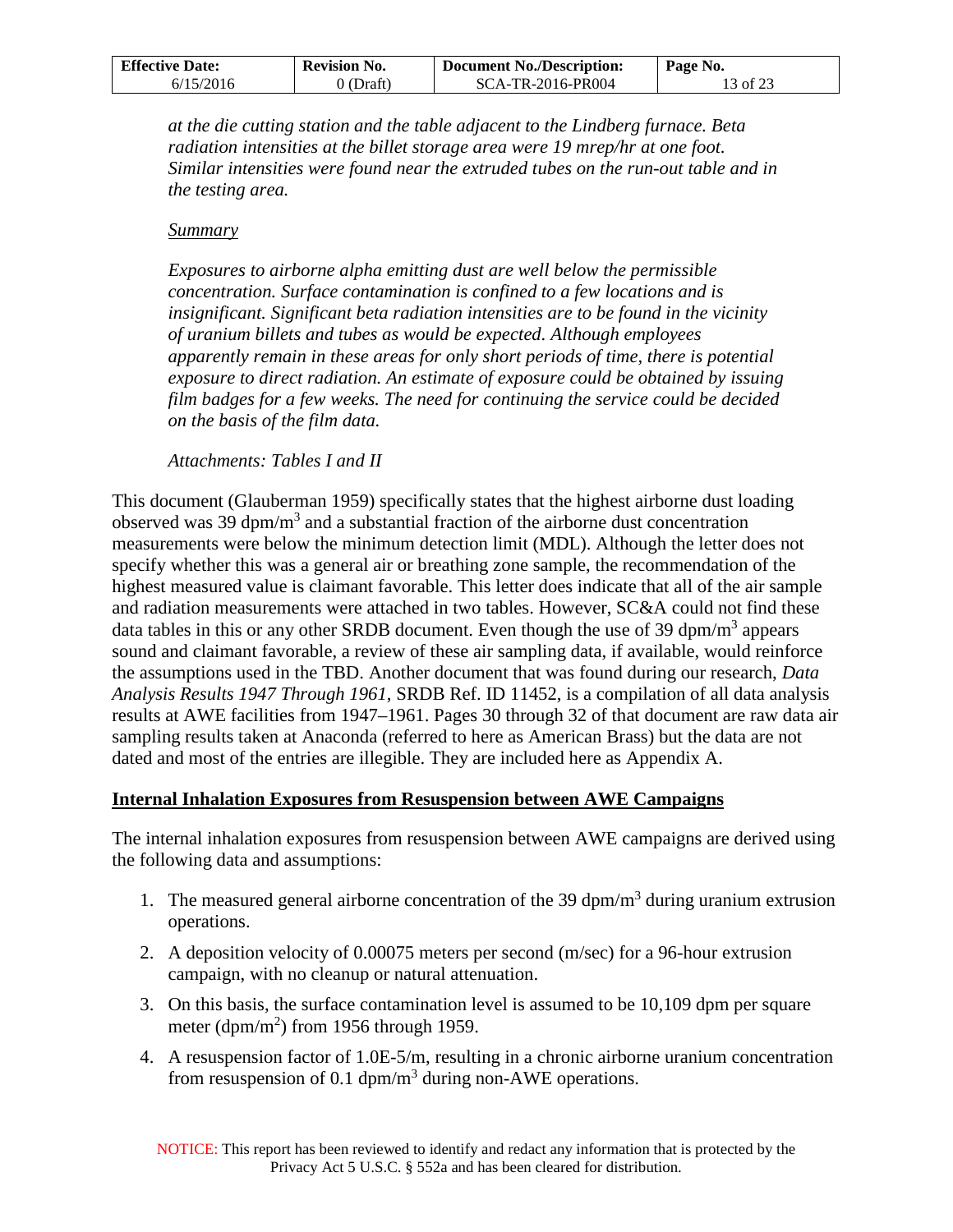| <b>Effective Date:</b> | <b>Revision No.</b> | <b>Document No./Description:</b> | Page No. |
|------------------------|---------------------|----------------------------------|----------|
| 6/15/2016              | 0 (Draft)           | SCA-TR-2016-PR004                | 14 of 23 |

## SC&A's Comments

These assumptions are scientifically sound and claimant favorable in light of our review of the site-specific AWE operation and air sampling data and the basic approach used in OTIB-0070 for deriving residual surface contamination and resuspension of uranium following the termination of an AWE operation. The following presents the calculations that we believe were used by NIOSH to derive the airborne dust loadings during the time periods from 1956 through 1959, when no extrusion activities were performed.

39 dpm/m<sup>3</sup>  $\times$  0.00075 m/sec  $\times$  96 hr  $\times$  3,600 sec/hr = 10,109 dpm/m<sup>2</sup>

10,109 dpm/m<sup>2</sup>  $\times$  1.0E-5/m = 0.1 dpm/m<sup>3</sup>

SC&A considers the last value claimant favorable because the highest dust loading of 39 dpm/m<sup>3</sup> was used, when a more central value could have been used. A campaign duration of 96 hours was assumed, which is equivalent to 4 consecutive days of AWE operations; i.e., a long period compared to the duration of any of the individual extrusion campaigns. In addition, no credit is taken for natural attenuation of deposited uranium, and a reasonably conservative resuspension factor of 1.0E-5/m was employed. Taken in combination, these assumptions are plausible and claimant favorable in terms of deriving inhalation exposures in the time period between extrusion operations.

## **Internal Ingestion Exposures between AWE Campaigns**

Table G-1 of the site profile (TBD-6000-AppG, Revision 01) recommends an inadvertent ingestion rate of 5.34 dpm/day from inadvertent ingestion of deposited activity for each 8-hour shift.

## SC&A's Comments

Ingestion exposures during operations are derived using OCAS-TIB-009, *Estimation of Ingestion Intakes*, Revision 0, April 13, 2004 (NIOSH 2004). This procedure has been reviewed and approved by the Board for deriving inadvertent ingestion exposures to uranium during uraniumhandling operations. The basic approach is based on a model that assumes the following:

*The amount of activity ingested on a daily basis can be approximated by assuming it to be 0.2 times the activity per cubic meter of air. The* [Fi] *value for the ingestion should be the same as that used for inhalation* 

Therefore, the inadvertent ingestion rate should be derived as follows:

39 dpm/m<sup>3</sup>  $\times$  0.2  $\times$  250/365 = 5.3 dpm/day

The adjustment factor of 250/365 accounts for the fact that the input for Integrated Modules for Bioassay Analysis (IMBA), used to derive annual doses, assumes exposures for 365 days per year, while the actual exposures would be limited to 250 days per work year (assuming full-time employment). This value closely matches the value in Table G-1 of the site profile (TBD-6000- AppG, Revision 01) of 5.34 dpm/day, and is claimant favorable, because it would apply to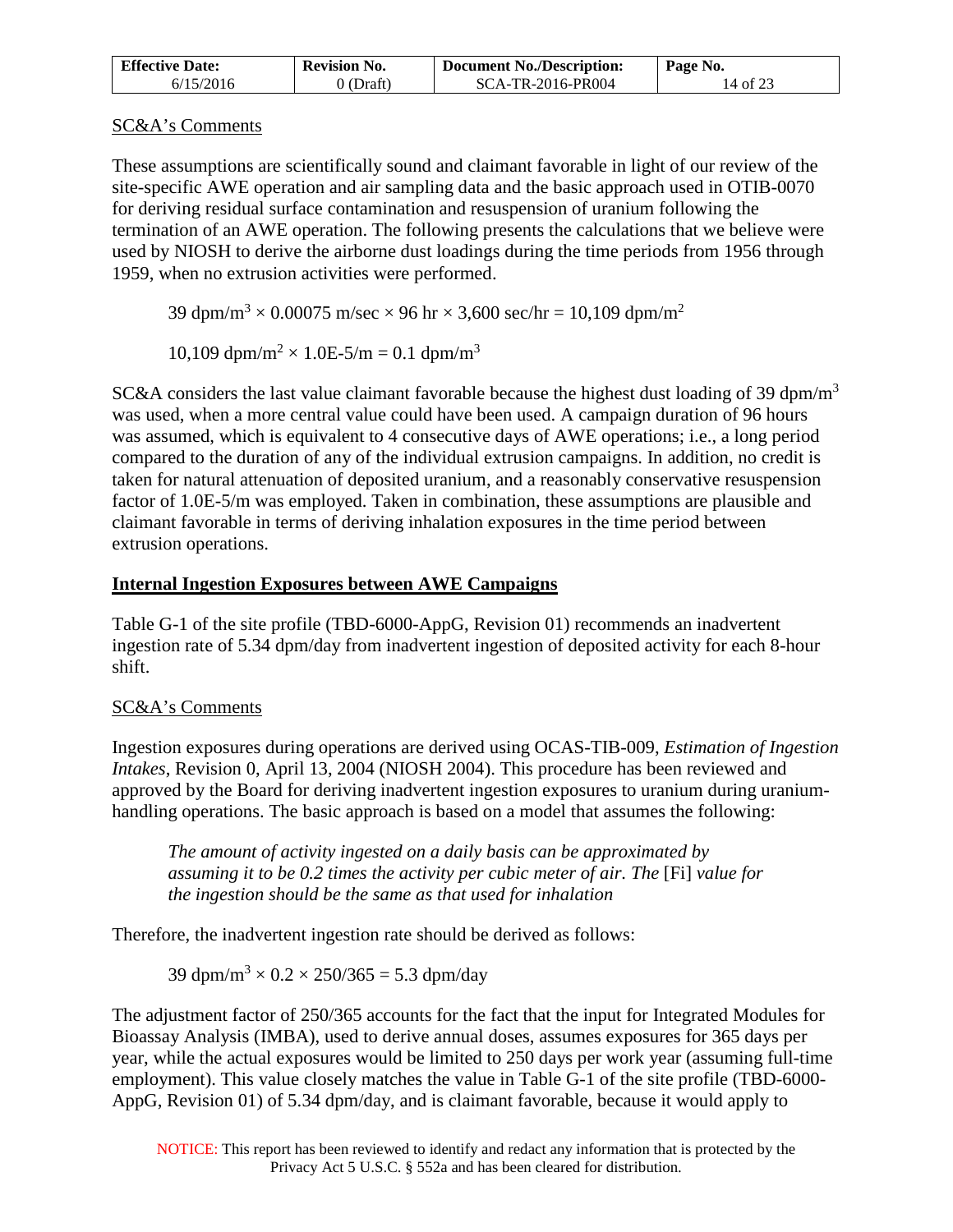| <b>Effective Date:</b> | Revision No. | <b>Document No./Description:</b> | Page No. |
|------------------------|--------------|----------------------------------|----------|
| 6/15/2016              | $0$ (Draft)  | SCA-TR-2016-PR004                | 15 of 23 |

inadvertent ingestion during AWE operations, when, in fact, the amount of deposited activity on surfaces would decline due to natural attenuation once uranium handling operations ceased.

### <span id="page-14-0"></span>**4.1.4 External Exposures**

Table G.2 of the site profile (TBD-6000-AppG, Revision 01) presents the annual external exposures for 1956 through 1959, taking into consideration the duration of uranium-handling operations in each year as described above. The following is quoted directly from Table G.2 of the site profile:

| Year | Photon $(mR\text{/year})$ | $Beta - whole$ body | Beta – hands and     |
|------|---------------------------|---------------------|----------------------|
|      |                           | (mrem/year)         | forearms (mrem/year) |
| 1956 | 8.3                       | 84                  |                      |
| 1957 | 16.6                      | 167                 | 1841                 |
| 1958 | 0.008                     | በ 77                | 0.77                 |
| 1959 | 25.0                      | 250                 |                      |

*Table G.2 – External Dose* **[NIOSH 2014a]** 

### SC&A's Comments

Section G.5 of TBD-6000-AppG, Revision 01 explains that beta radiation surveys performed by HASL in 1959 observed exposure rates of 19 millirep per hour (mrep/hr) at one foot from billets and 6 mrep/hr at 3 feet from the billets, where a mrep can be considered equivalent to a mrem (Glauberman 1959).<sup>[2](#page-14-1)</sup> The Glauberman memo also reports on alpha radiation measurements (not mentioned in the site profile):

*Direct radiation measurements of surfaces for alpha contamination ranged from background (<200 d/m/100 cm2 ) to 600 d/m/100 cm2 , with the latter value found at the die cleaning station and the table adjacent to the Lindberg furnace.…Exposures to airborne alpha emitting dust are well below the permissible concentration. Surface contamination is confined to a few locations and is insignificant.* 

The site profile (TBD-6000-AppG, Revision 01) also estimated the external exposure rates using the generic values adopted in TBD-6000, Revision 01, which has been thoroughly reviewed and approved by the Board. Given that TBD-6000 provides a more complete and thorough characterization of the radiation fields and exposure rates in the vicinity of uranium metal at uranium metal handling facilities and that these values are comparable to or more claimant favorable than the measured dose rate data reported by HASL for this facility, NIOSH elected to use the exposure and dose rate data provided in TBD-6000, Revision 01, as the basis for deriving external exposures at Anaconda.

<span id="page-14-1"></span><sup>&</sup>lt;sup>2</sup> Glauberman 1959 also notes that "Similar intensities were found near the extruded tubes on the run-out table and in the testing area"; this is not mentioned in the site profile.  $\overline{a}$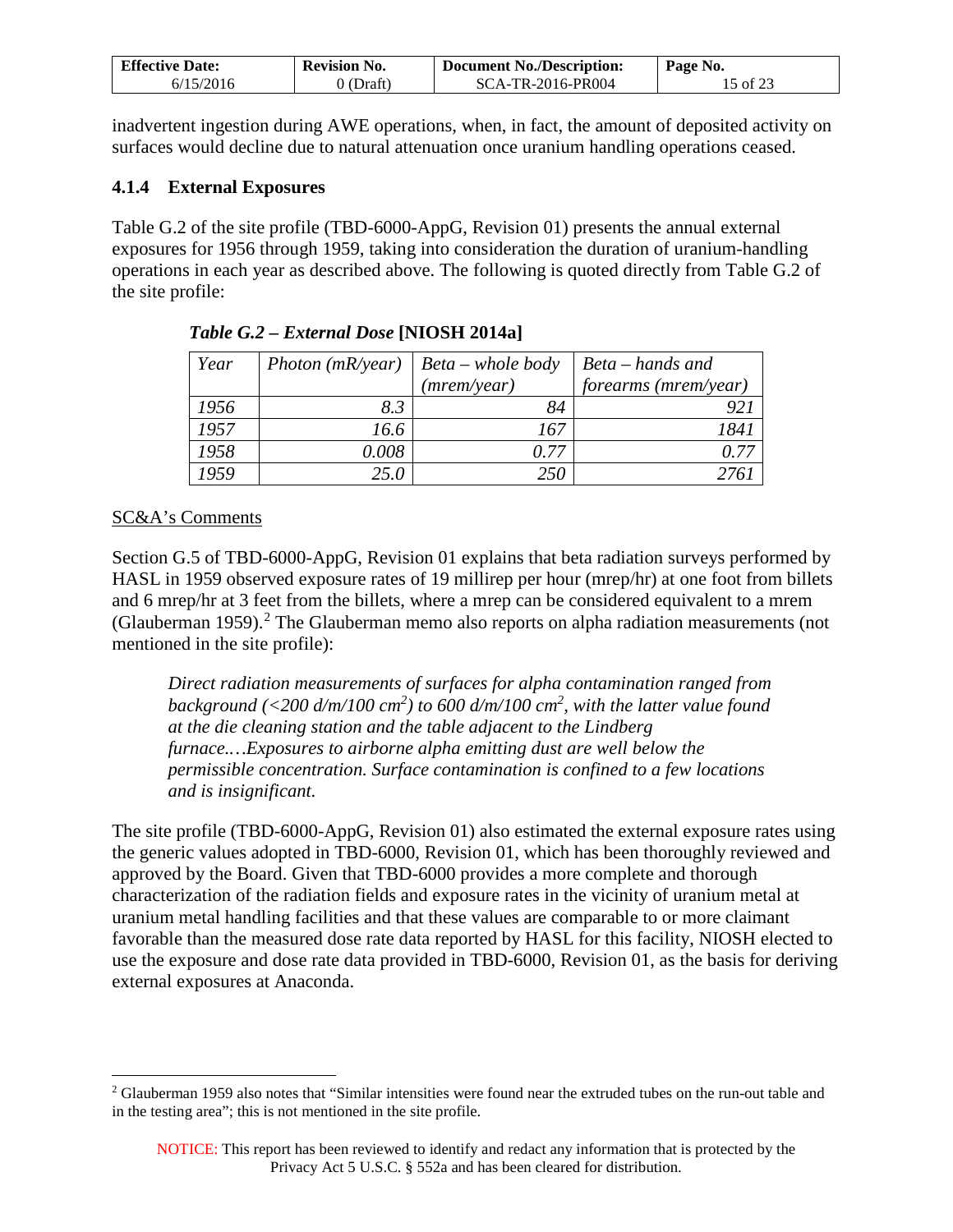| <b>Effective Date:</b> | <b>Revision No.</b> | <b>Document No./Description:</b> | Page No. |
|------------------------|---------------------|----------------------------------|----------|
| 6/15/2016              | 9 (Draft)           | SCA-TR-2016-PR004                | 16 of 23 |

Using TBD-6000, Revision 01, values as their basis, the site profile makes the following basic assumptions for deriving external exposure rates to operators near uranium metal at Anaconda.

- 1. An external photon exposure rate of 2.08 millirem per hour (mrem/hr) and external beta exposure rate of 20.8 mrem/hr at 1 foot from uranium metal.
- 2. An external skin exposure rate from beta exposure in contact with the uranium metal of 230 mrem/hr.
- 3. Operators are exposed at 1 foot from the metal and their hands are in direct contact with the metal for 50% of a work day for each 8-hour work shift that a worker is involved with uranium handling (i.e., operators).
- 4. Operators are also exposed to residual surface contamination, as recommended in Table 3.10 of TBD-6000, Revision 01, every working day from 1956 through 1959. Note that Table 3.10 recommends a photon dose conversion factor (DCF) of 3.9E-10 milliroentgen per hour (mR/hr) per dpm/m<sup>2</sup> and a beta exposure rate DCF of 3.82E-8 millirad per hour (mrad/hr) per dpm/m<sup>2</sup> at 1 meter above a contaminated circle of with a 100-meter radius and with natural uranium aged 100 days (i.e., sufficient time for the short-lived progeny of uranium to grow in).

These assumptions are consistent with those recommended in TBD-6000, Revision 01. For example, Table 6.1 of TBD-6000, Revision 01, recommends an external whole-body penetrating dose rate of 2.08 mrem/hr at one foot from a rectangular ingot. Section 6.3 of TBD-6000, Revision 01, recommends the following: "The  $7 \text{ mg/cm}^2$  dose from non-penetrating radiation when the skin is in contact with an unshielded slab of uranium metal is 230 mrem/hour."

Section 6.2 of TBD-6000, Revision 01, also recommends the following assumption regarding exposure duration for different categories of workers:

*a worst-case assumption should be made, which is that all work was done with a uranium metal slab, and the following assumptions are made about a worker's exposure conditions:* 

- *Operator: 50% of the workday was spent at 1 foot from the surface of the metal*
- *General Laborer: 50% of the workday was spent at 1 meter from the metal surface*
- *Supervisor: exposure was equal to 50% of a general laborer's exposure*
- *Clerical: exposure was equal to 10% of a supervisor's exposure.*

Section 6.3 also recommends the following:

*Exposure assumptions for hands-on contact with uranium metal for the four job categories assumes:*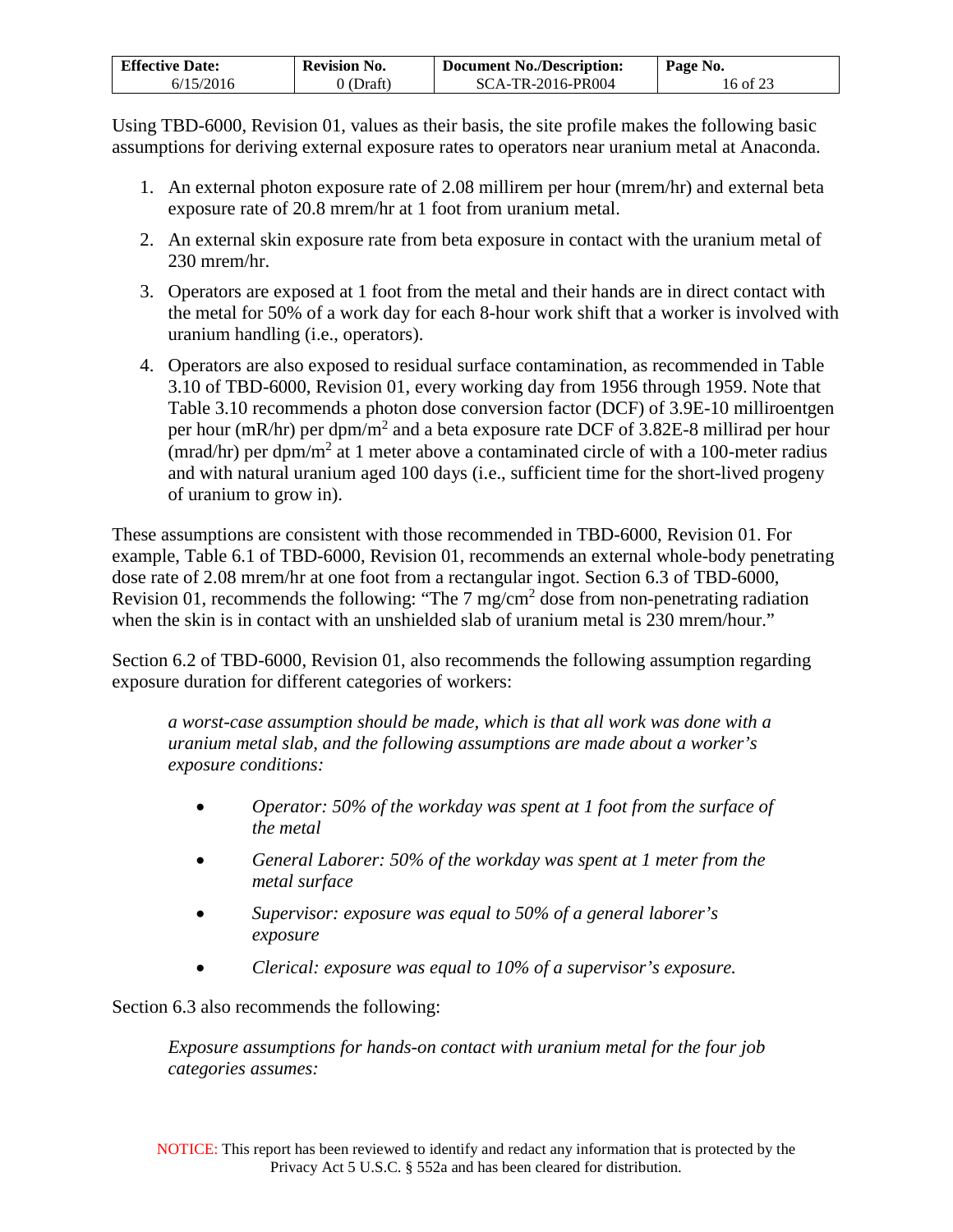| <b>Effective Date:</b> | <b>Revision No.</b> | <b>Document No./Description:</b> | Page No. |
|------------------------|---------------------|----------------------------------|----------|
| 6/15/2016              | $0$ (Draft)         | SCA-TR-2016-PR004                | 17 of 23 |

- *Operator: 50% of the workday was spent with hands in contact with the surface of the metal*
- *General Laborer: exposure would be 50% of the exposure of the operator*
- *Supervisor: exposure would be 10% of the exposure of the general laborer (assuming the supervisor seldom has a reason to touch metal)*
- *Clerical: 0 (assuming the clerical worker has no reason to touch metal)*

Hence, the site profile and its associated PER-065 for Anaconda use fundamental assumptions and DCFs that have been reviewed by the Board and found to be scientifically sound and claimant favorable.

Given these basic assumptions and DCFs, the site profile assigns the external annual exposures to Anaconda workers as shown in Table G.2 of the site profile (see above), which takes into consideration the number of shifts that operators performed AWE operations in 1956 through 1959. As discussed above, based on the actual records of extrusion operations at Anaconda, the site profile uses the following assumptions to derive annual exposures during extrusion operations:

1956: One 8-hour shift on September 29, 1956

1957: Two 8-hour shifts in March 1957

1958: No AWE operations in 1958

1959: Three 8-hour shifts between October 19th and October 21st in 1959

For example, for 1956, Table G-2 assigns a whole-body photon dose of 8.3 mR/year, a beta dose (at a distance of 1 meter) of 84 mrem/yr, and beta hands and forearm dose of 921 mrem/yr. The following is an attempt to match these values:

8 hours/yr  $\times$  2.08 mrem/hr  $\times$  0.5 = 8.3 mrem/yr for external whole-body dose from a billet during an 8-hour extrusion operation. This value closely matches the photon dose for 1956 in Table G.2 of the site profile. Our calculations show that the external photon dose from deposited residual radioactivity is negligible. Also note that the photon doses associated with extrusion operations are directly proportional to the number of shifts each year when extrusion operations were performed. Hence, SC&A concurs with the annual exposures derived by NIOSH to reconstruct photon exposures during extrusion operations from 1956 through 1959, as provided in Table G.2 of the site profile.

Section G.5 of the site profile indicates that the beta dose at 1 foot from an ingot is 20.8 mrem/hr, or about 10 times the photon dose, which is a reasonable value. Hence, a beta dose at 1 foot of 84 mrem/yr is appropriate for 1956. A contact beta skin dose of 921 mrem/yr for 1956 is considered plausible, since previous uranium metal investigations revealed the contact skin dose (primarily from beta emissions) of 230 mrem/hr. Hence, assuming exposure for 50% of the time during a 1 hour shift yields a contact beta dose of 230 mrsm/hr  $\times$  4 hrs = 920 mrsm, which is essentially identical to the value reported in Table G.2 of the site profile.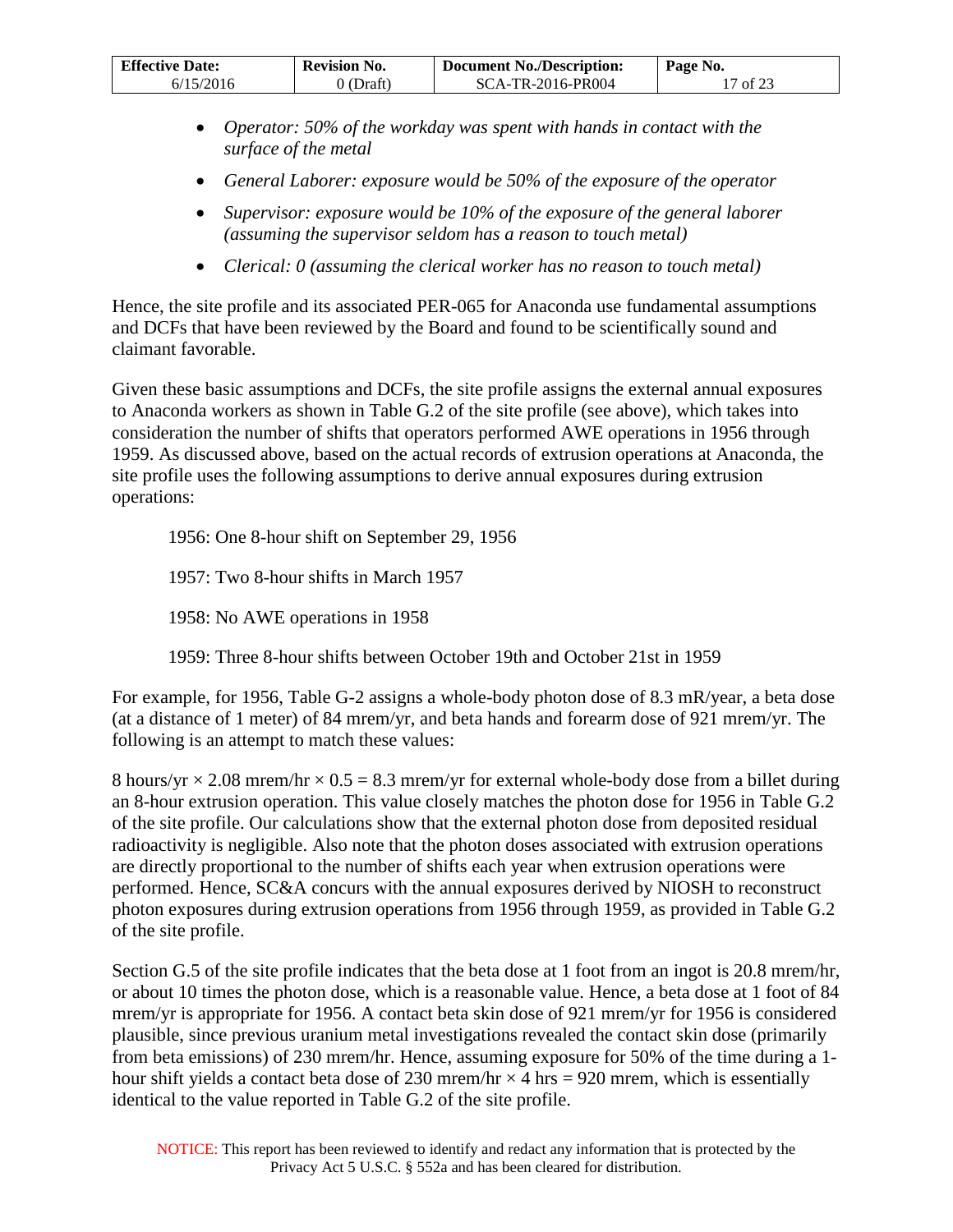| <b>Effective Date:</b> | <b>Revision No.</b> | <b>Document No./Description:</b> | Page No. |
|------------------------|---------------------|----------------------------------|----------|
| 6/15/2016              | 0 (Draft)           | SCA-TR-2016-PR004                | 18 of 23 |

With respect to external exposures in 1956, due to residual radioactivity, Section G.4 of the site profile explains that a simple bounding approach was used, as described in Section G.4. This approach assumes that, for the entire four-year period of AWE operations, the level of residual surface contamination was assumed to be  $10,109$  dpm/m<sup>2</sup>. Using this bounding assumption, we obtain the following penetrating and non-penetrating dose due to residual surface contamination:

### *Penetrating*

10,109 dpm/m<sup>2</sup>  $\times$  3.94E-10 mrem/hr per dpm/m<sup>2</sup>  $\times$  8 hr/day  $\times$  250 days/yr = 7.9E-3 mrem

#### *Non-Penetrating*

10,109 dpm/m<sup>2</sup>  $\times$  3.82E-8 mrem/hr per dpm/m<sup>2</sup>  $\times$  8 hr/day  $\times$  250 days/work year = 0.77 mrem

These exposures to residual surface contamination are negligible as compared to the exposures associated with handling a billet and can be ignored.

For time periods where extrusion operations were not being performed, there was the potential for external exposures from residual radioactivity. However, as described in Section G.6 of the site profile (TBD-6000-AppG, Revision 01),

*Residual contamination potentially existed between operations with uranium at Anaconda. However, surveys showed the potential was low and so no residual contamination period was designated after 1959. The periods between operations is*[sic] *accounted for in a favorable manner in sections G.4 and G.5. Also, since there was no radioactive material associated with the operations described for 1942, no residual contamination is assumed prior to 1956.*

Several sources corroborate this statement, including one reporting on elimination of the Anaconda site from the Formerly Utilized Sites Remedial Action Program (FUSRAP):

*The Anaconda Company site was surveyed by the Health and Safety Laboratory (HASL) during 1956 and 1959. All radiation levels associated with the AEC operations were found to be within typical background levels for Connecticut. The Director of the Division of Remedial Action determined that the radiation levels are below the criteria for remedial action and the Anaconda Company site is to be terminated from the Formerly Utilized Sites Remedial Action Program for unrestricted use* (Coffman undated)*.* 

SC&A concurs with the methods used in the site profile for reconstructing external penetrating and non-penetrating exposures.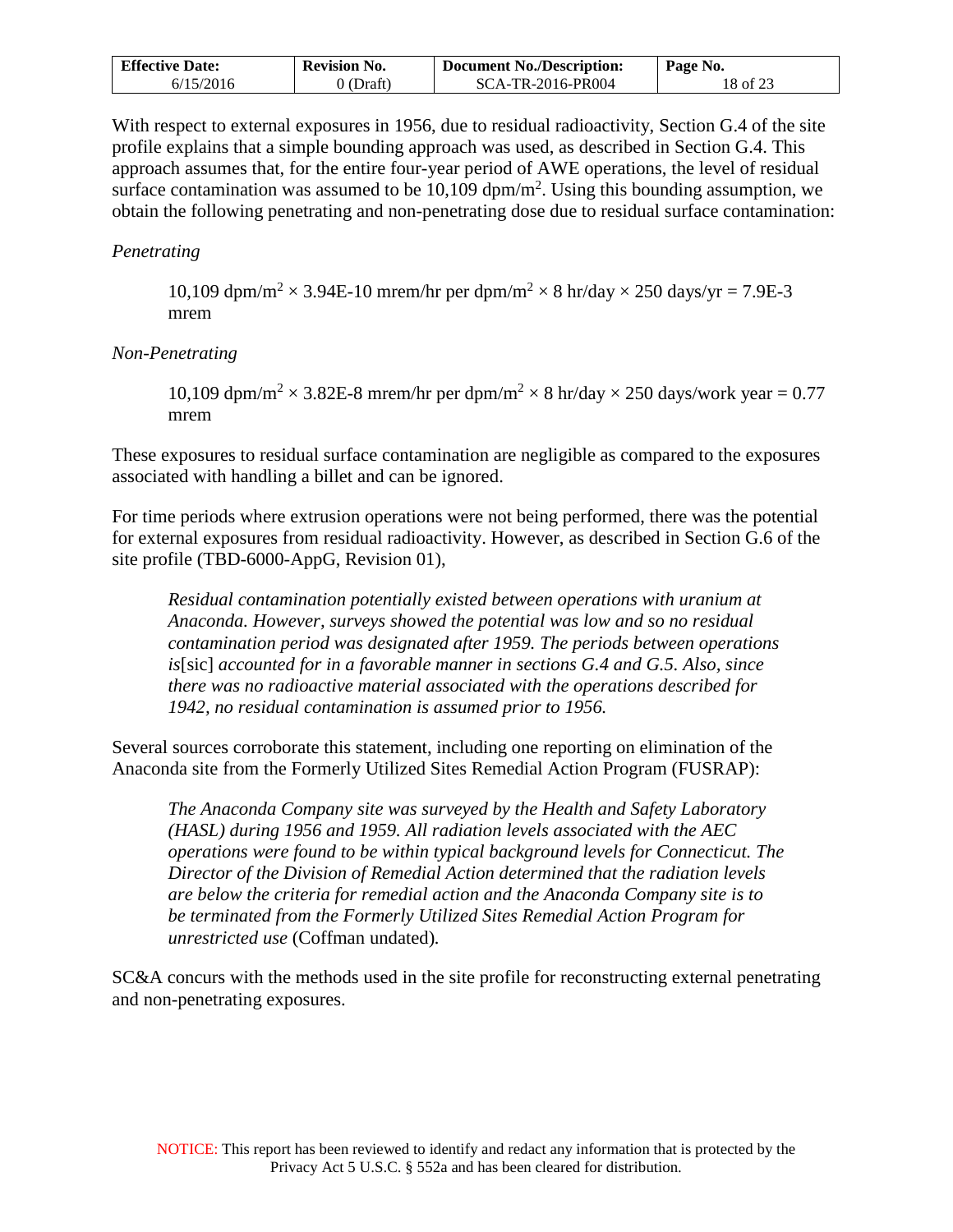| <b>Effective Date:</b> | <b>Revision No.</b> | <b>Document No./Description:</b> | Page No. |
|------------------------|---------------------|----------------------------------|----------|
| 6/15/2016              | $0$ (Draft)         | SCA-TR-2016-PR004                | 19 of 23 |

## <span id="page-18-0"></span>**5.0 SUBTASK 3: EVALUATE THE PER'S STATED APPROACH FOR IDENTIFYING THE UNIVERSE OF POTENTIALLY AFFECTED DRS**

Section 3.0 of PER-065 states that all DRs with POCs less than 50% will be revisited under this PER and that 10 claims were identified. SC&A concurs with this comprehensive approach to reevaluating cases associated with this PER.

SC&A reviewed all the Anaconda DRs and found a total of 14 cases in various stages of completion. Of these 14 cases, SC&A identified a total of 10 claims with a POC <50%, one claim which was compensated and 3 cases which were not completed. Table 1 below summarizes the 14 Anaconda claims.

| Case<br>ID | Date DR<br>completed | <b>Target</b><br>organ(s)    | <b>Assigned</b><br>dose (rem) | <b>POC</b> | <b>PER-065</b><br>status  | <b>Assigned</b><br>X-ray | <b>Procedures Used</b>                                        |
|------------|----------------------|------------------------------|-------------------------------|------------|---------------------------|--------------------------|---------------------------------------------------------------|
|            | 2004                 | colon                        | 34.965                        | 38.47%     | no records                | annual                   | no TBD-6000                                                   |
|            | 2006                 | bile duct                    | 1.42                          | 40.26%     | no records                | annual                   | no TBD-6000; OTIB-6                                           |
|            | 2004                 | red bone<br>marrow           | 75.7                          | 46.94%     | N <sub>0</sub><br>records | annual                   | OTIB-4, OTIB-6                                                |
|            | 2004, 2007           | pancreas,<br>kidney          | 0.367,<br>0.367               | 1.49%      | no records                | annual                   | TBD-6000, OTIB-6,<br>PROC-61                                  |
|            | 2007                 | lung                         | 0.381                         | 1.19%      | no records                | annual                   | TBD-6000, OTIB-6                                              |
|            | 2005                 | vocal<br>cords               | 2246                          | 94.64%     | no records                | no                       | OTIB-4                                                        |
|            | 2004                 | prostate                     | 33.215                        | 24.45%     | no records                | annual                   | OTIB-4                                                        |
|            | 2004                 | colon                        | 28.52                         | 28.20%     | no records                | annual                   | OTIB-4                                                        |
|            | 2007                 | prostate                     | 10.812                        | 0.53%      | no records                | annual                   | TBD-6000, OTIB-4,<br>OTIB-6, PROC-61                          |
|            | 2008                 | lung                         | 0.168                         | 0.45%      | no records                | annual                   | TBD-6000, OTIB-6                                              |
|            | 2009                 | prostate                     | 0.139                         | 0.27%      | pulled                    | annual                   | TBD-6000, OTIB-7                                              |
|            | n/a                  | colon,<br>SCC,<br><b>BCC</b> | n/a                           | n/a        | pulled                    | n/a                      | claim submitted but DR<br>not completed, no files<br>on NOCTS |
|            | n/a                  | BCC,<br>colon                | n/a                           | n/a        | pulled                    | n/a                      | claim submitted but DR<br>not completed, no files<br>on NOCTS |
|            | n/a                  | colon                        | 0.179                         | $<$ 50%    | n/a                       | n/a                      | Final DOL decision not<br>on file                             |

## **Table 1. Anaconda Claims**

## SC&A's Comments

The information on the NIOSH OCAS Claims Tracking System (NOCTS) site did not appear to include the PER status of the 14 cases. There are no findings pertaining to the selection criteria used to identify claims potentially affected by PER-065 and the need for re-evaluation of doses for these claims.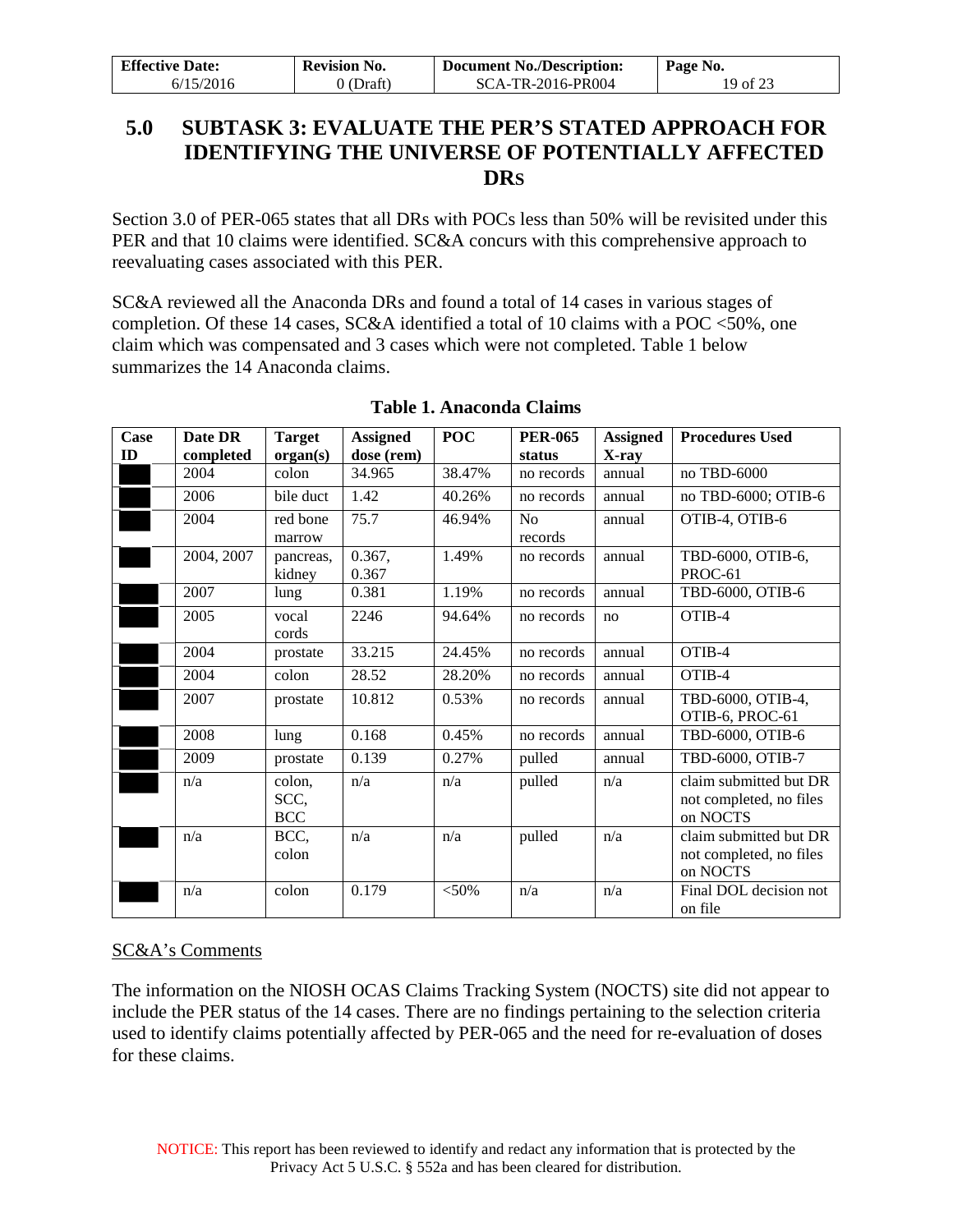| <b>Effective Date:</b> | <b>Revision No.</b> | <b>Document No./Description:</b> | Page No. |
|------------------------|---------------------|----------------------------------|----------|
| 6/15/2016              | 0 (Draft)           | SCA-TR-2016-PR004                | 20 of 23 |

## <span id="page-19-0"></span>**6.0 SUBTASK 4: CONDUCT AUDITS OF A SAMPLE SET OF DRS AFFECTED BY DCAS-PER-065**

Based on information presented in Subtasks 1 through 3, SC&A recommends the selection of three (3) cases with significant employment periods as operators/laborers for the time period 1956 through 1959. In addition, the cases should be selected such that we can evaluate the degree to which the DR methodologies employed the most recent guidance provided in TBD-6000, Revision 01 (for the time periods involving uranium extrusion operations), OTIB-0070 (for the time periods between extrusion operations), and OTIB-0006 (to ensure that the assigned doses associated with occupational medical x-ray examinations followed the most recent revision to OTIB-0006).

## **7.0 REFERENCES**

<span id="page-19-1"></span>Coffman undated. F.E. Coffman, *Statement of Certification*, Director Office of Terminal Waste Disposal and Remedial Action, U.S. Department of Energy, undated. [SRDB Ref. ID 85958]

Glauberman 1959. Memo from Harold Glauberman to A.J. Breslin, *Survey at American Brass Company, Waterbury, Connecticut*, December 2, 1959. (SRDB Ref. ID 9363, pp. 7 & 8).

NIOSH 2004. *Estimation of Ingestion Intakes*, OCAS-TIB-009, Revision 0, National Institute of Occupational Safety and Health, Office of Compensation Analysis and Support, Cincinnati, Ohio. April 13, 2004.

NIOSH 2006a. *Preparation of Program Evaluation Reports and Program Evaluation Plans*, OCAS-PR-008, Revision 2, National Institute for Occupational Safety and Health, Office of Compensation Analysis and Support, Cincinnati, Ohio. December 6, 2006.

NIOSH 2006b. *Estimating the Maximum Plausible Dose to Workers at Atomic Weapons Employer Facilities*, ORAUT-OTIB-0004, Revision 03 PC-2, Oak Ridge Associated Universities, Cincinnati, Ohio. December 6, 2006. [Cancelled July 12, 2012.]

NIOSH 2006c. *Site Profiles for Atomic Weapons Employers that Worked Uranium and Thorium Metals*, Battelle-TBD-6000, PNWD-3738, Revision 0, National Institute for Occupational Safety and Health, Division of Compensation Analysis and Support, Cincinnati, Ohio, December 13, 2006.

NIOSH 2007, *Site Profiles for Atomic Weapons Employers that Worked Uranium and Thorium Metals, Appendix G – Anaconda Co.*, Battelle-TBD-6000 Appendix G, Revision 0, National Institute for Occupational Safety and Health, Division of Compensation Analysis and Support, Cincinnati, Ohio, April 30, 2007.

NIOSH 2010. *Occupational Medical X-ray Dose Reconstruction for DOE Sites*, ORAUT-PROC-0061, Revision 03, Oak Ridge Associated Universities, Cincinnati, Ohio. March 3, 2010.

NIOSH 2011a. *Dose Reconstruction from Occupational Medical X-ray Procedures*, ORAUT-OTIB-0006, Revision 04, Oak Ridge Associated Universities, Cincinnati, Ohio. June 20, 2011.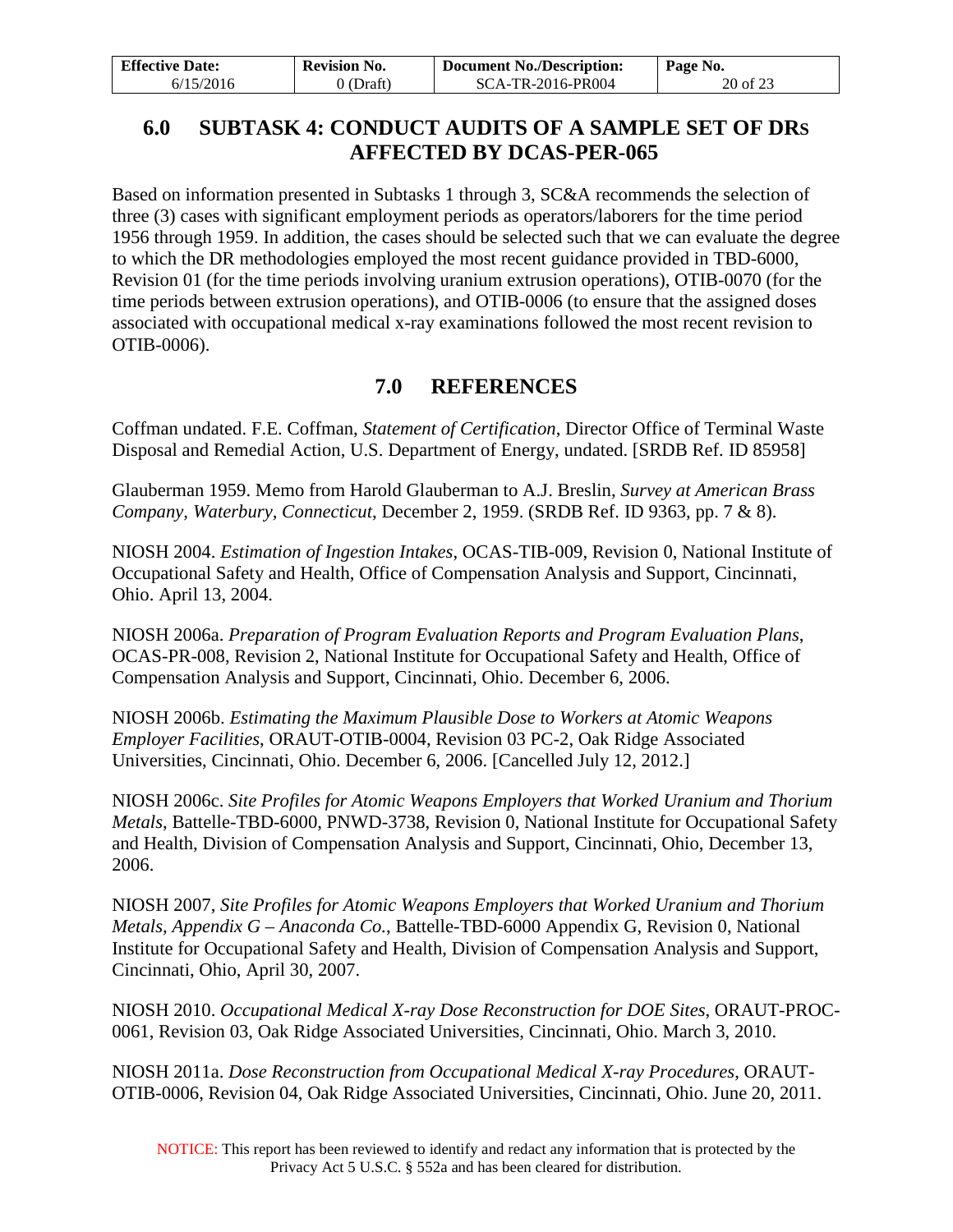| <b>Effective Date:</b> | <b>Revision No.</b> | <b>Document No./Description:</b> | Page No. |
|------------------------|---------------------|----------------------------------|----------|
| 6/15/2016              | 0 (Draft)           | SCA-TR-2016-PR004                | 21 of 23 |

NIOSH 2011b. *Site Profiles for Atomic Weapons Employers that Worked Metals*, Battelle-TBD-6000, Revision 01, National Institute for Occupational Safety and Health, Division of Compensation Analysis and Support, Cincinnati, Ohio. June 17, 2011.

NIOSH 2012. *Dose Reconstruction During Residual Radioactivity Periods at Atomic Weapons Employer Facilities*, ORAUT-OTIB-0070, Revision 01, Oak Ridge Associated Universities, Cincinnati, Ohio. March 5, 2012.

NIOSH 2014a. *Site Profiles for Atomic Weapons Employers that Worked Uranium Metals, Appendix G – Anaconda*, Battelle-TBD-6000, Appendix G, Revision 01, National Institute for Occupational Safety and Health, Division of Compensation Analysis and Support, Cincinnati, Ohio. August 19, 2014.

NIOSH 2014b. *TBD-6000 Revision*, DCAS-PER-055, Revision 0, National Institute for Occupational Safety and Health, Division of Compensation Analysis and Support, Cincinnati, Ohio. September 12, 2014.

NIOSH 2015. *Anaconda*, DCAS-PER-065, Revision 0, National Institute for Occupational Safety and Health, Division of Compensation Analysis and Support, Cincinnati, Ohio. November 30, 2015.

U.S. AEC (Atomic Energy Commission) Undated. *Data Analysis Results 1947 Through 1961*, U.S. Atomic Energy Commission, New York Operations Office Health and Safety Division, New York, New York. Undated. [SRDB Ref. ID: 11452]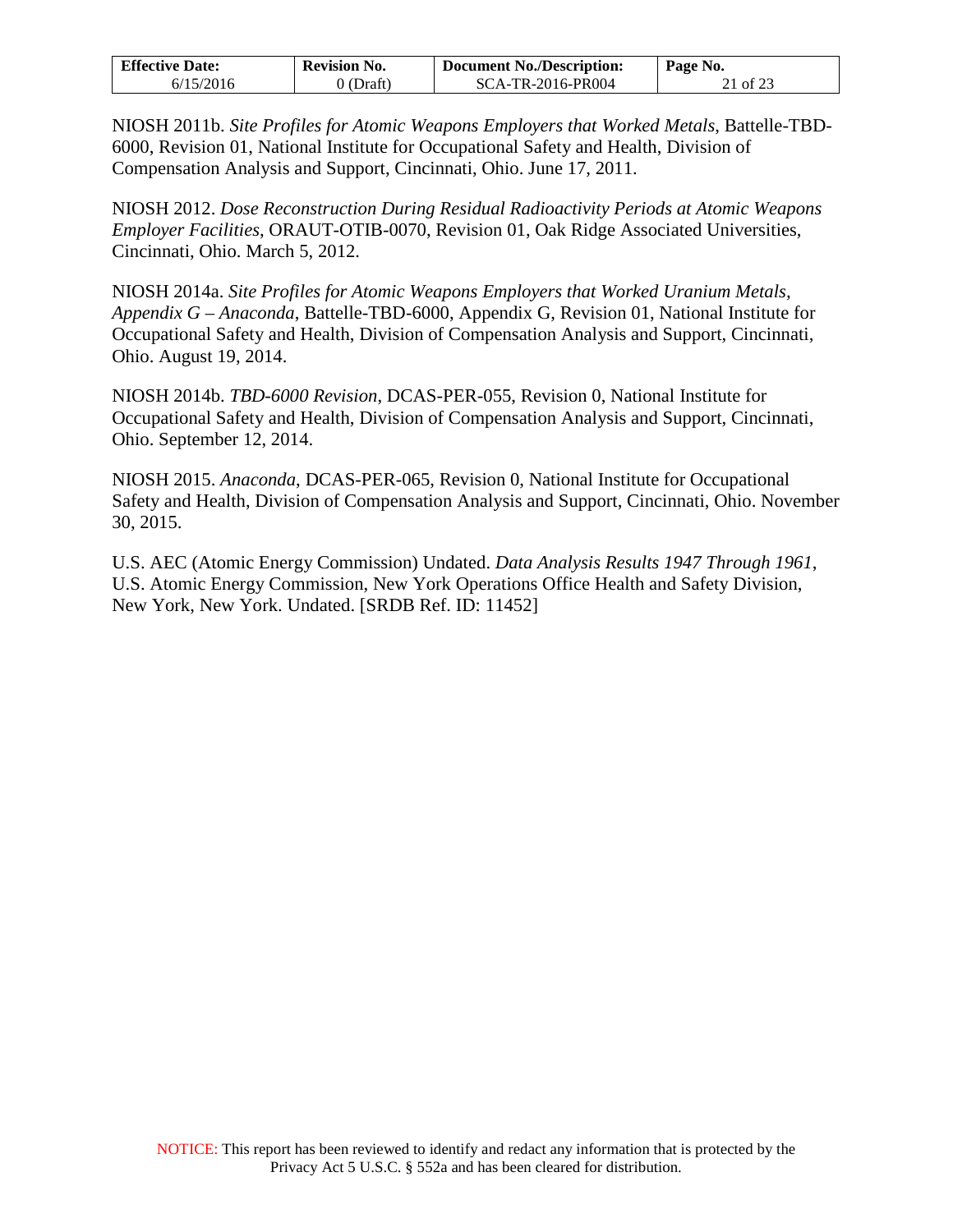| <b>Effective Date:</b> | <b>Revision No.</b> | <b>Document No./Description:</b> | Page No. |
|------------------------|---------------------|----------------------------------|----------|
| 6/15/2016              | 0 (Draft)           | SCA-TR-2016-PR004                | 22 of 23 |

## <span id="page-21-0"></span>**APPENDIX A: AIR DUST LOADING DATA FOR AMERICAN BRASS (ANACONDA) (SRDB REF. ID 11452, PAGES 30–32)**

|  |  | Figure 1. Example 1 of Illegible Anaconda Air Dust Loading Data |
|--|--|-----------------------------------------------------------------|
|  |  |                                                                 |

| <b>PLANT</b><br>ATTER BUNGS                |             |                                   |             |            |           |                                               |                             |                                       |  |                                               | <b>TYPE OF SAMPLE</b><br>A/R<br>79051 |              |                               |                |  |  |  |
|--------------------------------------------|-------------|-----------------------------------|-------------|------------|-----------|-----------------------------------------------|-----------------------------|---------------------------------------|--|-----------------------------------------------|---------------------------------------|--------------|-------------------------------|----------------|--|--|--|
| <b>MAILING ADDRESS</b><br>WATER JURY, CONN |             |                                   |             |            |           |                                               |                             |                                       |  | METHOD OF DETERMINATION                       |                                       |              |                               |                |  |  |  |
| ROUTE RESULTS TO ANISETAN IAN              |             |                                   |             |            |           | ANALYZE FOR                                   |                             |                                       |  |                                               | <b>SAMPLING</b><br>TIME               |              |                               | <b>RESULTS</b> |  |  |  |
| <b>SAMPLE</b><br>NO.                       | DATE        | START                             | <b>STOP</b> |            |           |                                               | <b>SAMPLE DESCRIPTION</b>   |                                       |  | $\widehat{\mathscr{D}}_{4n}^{\overline{\mu}}$ |                                       |              |                               | شیر که برای که |  |  |  |
| 0.51                                       | $120$ $154$ |                                   | $113 +$     |            |           |                                               |                             | GA Central Console of exclusion press |  | $30^{\circ}$                                  | ぽひ                                    |              | ラ                             |                |  |  |  |
| 5151                                       |             |                                   |             |            |           | 155 1128 and condect historicaling resolvers  |                             |                                       |  | 30                                            | 20                                    |              | $\mathbf{o} \cdot \mathbf{c}$ |                |  |  |  |
| $^{2}_{0.03}$                              |             | $1125$ ##                         |             |            |           | GA Abrigade climatomary                       |                             | $\mathscr{A}$                         |  | 30                                            | 30                                    |              |                               | Æ              |  |  |  |
| 154                                        |             | $^{\prime\prime\prime}$           |             | (Lndborg)  |           |                                               |                             | at Upinity billet brating transvere   |  | 30.                                           | 39.                                   |              | $\rightarrow$                 |                |  |  |  |
| 155                                        |             | りゅう<br>$\rightarrow$ <sup>t</sup> |             |            |           | $f$ uince (Chin Choig)                        |                             | continues who did not during          |  | 3 UI                                          | $2\frac{L}{\epsilon}$                 | $\mathcal I$ | $\epsilon$ if                 |                |  |  |  |
| 156                                        |             | 120F<br>(1, 16)                   |             |            |           | LA Billet sterage are                         |                             |                                       |  | $\partial$                                    | $#_{\mathcal{F},s}$                   |              | 77                            |                |  |  |  |
| 6,5.7                                      |             | 1300                              |             | themay has |           |                                               |                             | CA looked for l'enverger vic. client  |  | 20                                            |                                       |              |                               |                |  |  |  |
| $D^5$                                      |             | i ne                              |             |            |           | A School photos front                         | $\mathcal{P}_{\mathcal{M}}$ |                                       |  | 30                                            | B.F. 122                              |              | а.<br>$\epsilon$              |                |  |  |  |
| 8/17                                       |             | ينصينه                            |             |            | $T$ MILOL |                                               |                             |                                       |  |                                               |                                       | 2            | v                             |                |  |  |  |
| 9/10                                       |             | 32                                |             | an Cal     |           | $\mathbb{A}$ Arde all digits and $\mathbb{Q}$ |                             |                                       |  |                                               | $30\overline{54}$                     | U.           | $\sim$ $\times$               |                |  |  |  |
| COLLECTED BY 15                            |             |                                   |             |            |           |                                               |                             | <b>ANALYZED BY</b>                    |  |                                               |                                       |              |                               |                |  |  |  |

**Figure 2. Example 2 of Illegible Anaconda Air Dust Loading Data** 

| <b>PLANT</b><br>$\mathbf{Fw}$ <i>Muttim</i> $\mathbf{B}_{1} = \mathbf{G}$<br><b>MAILING ADDRESS</b> |      |                                                    |        |                         |                                                                                                                                                                                                                                          | <b>TYPE OF SAMPLE</b><br>0.7<br>A: A<br>METHOD OF DETERMINATION |                    |                              |                              |                  |                       |         |
|-----------------------------------------------------------------------------------------------------|------|----------------------------------------------------|--------|-------------------------|------------------------------------------------------------------------------------------------------------------------------------------------------------------------------------------------------------------------------------------|-----------------------------------------------------------------|--------------------|------------------------------|------------------------------|------------------|-----------------------|---------|
| <b>ROUTE RESULTS TO</b>                                                                             |      |                                                    |        |                         |                                                                                                                                                                                                                                          |                                                                 |                    |                              |                              |                  |                       |         |
|                                                                                                     |      |                                                    | at dan |                         | <b>ANALYZE FOR</b>                                                                                                                                                                                                                       |                                                                 |                    | RATE                         | SAMPLING<br>TIME             |                  |                       | RESULTS |
| <b>SAMPLE</b><br>NO.                                                                                | DATE | HOUR<br>START   STOP                               |        |                         |                                                                                                                                                                                                                                          | <b>SAMPLE DESCRIPTION</b>                                       |                    | dir Cugal                    | us                           |                  |                       |         |
| 016 I                                                                                               |      | $1/20$ $11'80$ $11/15$                             |        |                         | $ 0.3 - \Sigma_{\rm{max}}  \leq 1$ and<br>Completely so mel                                                                                                                                                                              |                                                                 | of 4 she is cleans | $\left  \rho_{\ell} \right $ | $\tilde{\tilde{\mathbf{5}}}$ | $\frac{1}{3}$    | $\boldsymbol{\theta}$ |         |
| ے ک∕ا ز                                                                                             |      | $\frac{1}{2}$ li (16 $\frac{1}{2}$ ) $\frac{1}{2}$ |        | ستدبرية الا             | - 16. 1                                                                                                                                                                                                                                  |                                                                 |                    | やりゅば                         |                              | $\boldsymbol{z}$ |                       |         |
| O11>                                                                                                |      |                                                    |        |                         | $(\mu, \nu)_{\{1, \cdot\}}\beta\in \frac{\partial_{\nu\alpha}(\ell_{\nu\alpha})_{\alpha\beta}}{\partial_{\nu\alpha}(\ell_{\nu\alpha})_{\beta}}\beta_{\alpha}(\ell_{\nu\alpha})_{\alpha\alpha}+ \beta_{\alpha}e_{\alpha}$<br>and fla, and |                                                                 |                    | かしゅ                          |                              |                  |                       |         |
| $\mathfrak{g}_{\mathcal{A}}$                                                                        |      |                                                    |        | レビー                     | $\sum_{i=1}^n \sum_{i=1}^n x_i x_i x_i x_i = 1$<br>- 15 1                                                                                                                                                                                |                                                                 |                    |                              | 2                            |                  | n                     |         |
| $9\mu$ s                                                                                            |      | بكرية                                              |        |                         | $\mathbb{R}^3$ bt Sme is $\mathbb{R}^1$ 3                                                                                                                                                                                                |                                                                 |                    |                              |                              | :6               | $\mathcal{O}$ ./      |         |
| JU.                                                                                                 |      | 145                                                |        |                         | of Frant (Tube Sauring Asen                                                                                                                                                                                                              |                                                                 |                    | áч                           | 96                           | 子                | 0.1                   |         |
| 0 <sup>11</sup>                                                                                     |      | 1:20                                               |        |                         | $6A$ the $1 +$ uty clearing testing                                                                                                                                                                                                      |                                                                 |                    | ે હ                          | J.<br>ź                      | 4                | $\boldsymbol{p}$      |         |
| 46).                                                                                                |      |                                                    |        |                         | $\mathbb{S}\rightarrow\mathbb{S}$ . And we can see that                                                                                                                                                                                  |                                                                 |                    | 7 ∂.                         | 6 <sup>4</sup>               | $\boldsymbol{z}$ | o                     |         |
| Щ1                                                                                                  |      |                                                    |        | しかいナ                    |                                                                                                                                                                                                                                          |                                                                 |                    |                              |                              | 3                | n                     |         |
| $Q_1^{\gamma_2}$                                                                                    |      | НI                                                 |        | $\epsilon_{\star\star}$ | I WAS MOOD A COMPOUND                                                                                                                                                                                                                    |                                                                 |                    | ÿ3                           | $\delta$                     |                  |                       |         |
| <b>COLLECTED BY</b>                                                                                 |      |                                                    |        |                         |                                                                                                                                                                                                                                          |                                                                 | <b>ANALYZED BY</b> |                              |                              |                  |                       |         |

NOTICE: This report has been reviewed to identify and redact any information that is protected by the Privacy Act 5 U.S.C. § 552a and has been cleared for distribution.